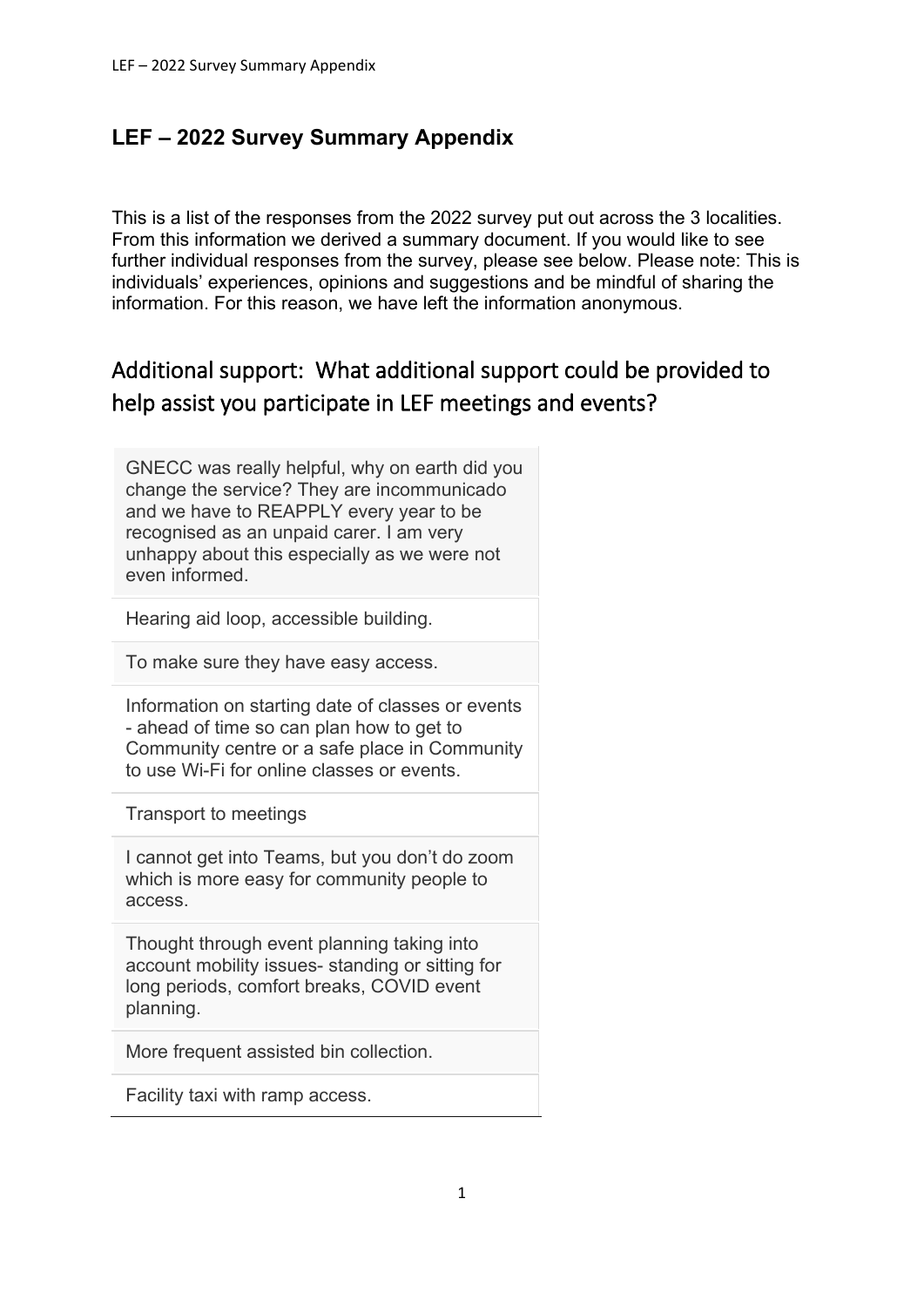Teams meetings, recordings of meetings to view at a later time with function to be able to feedback/comment.

I have had stroke and require transport to be able attend meetings.

Help with hearing and see what is going on. Access and mobility.

got long covid - breathless and tired

mobility problems require transport to and from meetings

Better access for people with disabilities.

poor hearing

companion who is free that day

Easier access to GP's

word type for hearing impairment

Health and Wellbeing: What support, information or activities can the HSCP provide to help you improve your health, wellbeing and self-care knowledge?

Give us the chance to take a holiday from the person we care for, or with the person, that is the best help I ever got. Peer support is also good.

As much information as possible about the services available in the NW both online and hard copy. Any updates on the services egg when GP's will return to mainly face to face consultations.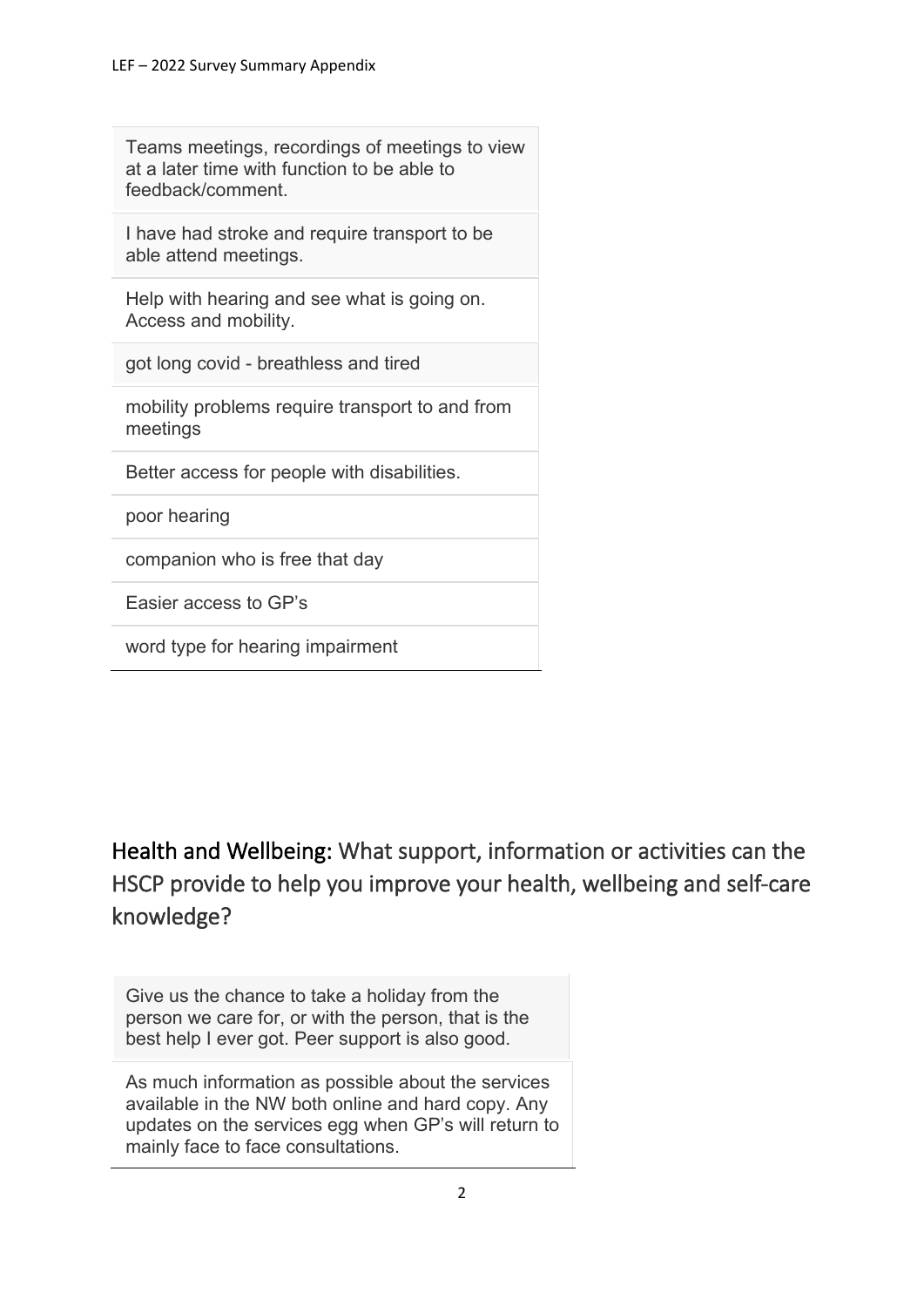Info. On services how to access and any changes

If possible to send out brochures, leaflets, newsletters or any other format about services available and tips for looking after yourself.

To understand some of my illnesses

Cardiac rehab and community of support

Please provide more Access to wellbeing Community classes and activities like Pilates or magpie yoga or chair yoga for people with disabilities and relaxation classes to destress and nutrition and cooking on a budget classes info for those without Digital access or knowledge by Local leafleting/ posters to tenement flats in central Govan and Riverside and Lint house and ads on Community Radio. Also please train local younger and mature people to lead these classes and so to engage others

Reintroduce supported mental health groups

I'm very self-motivated to look after myself - go to fitness classes, eat well etc

Information currently available online is helpful, please keep maintaining and updating this.

Presently get all the help I need from my family.

Can't get in to see a doctor so can't pick up information for help and advice.

Help to navigate what's available

We can listen to heads of departments explaining any new developments and question them on it If we have any question to ask about the NHS this is the platform to air that.

Local support health infrastructure information especially for the targeted group we work with (children / young people with additional complex support needs and their families and carers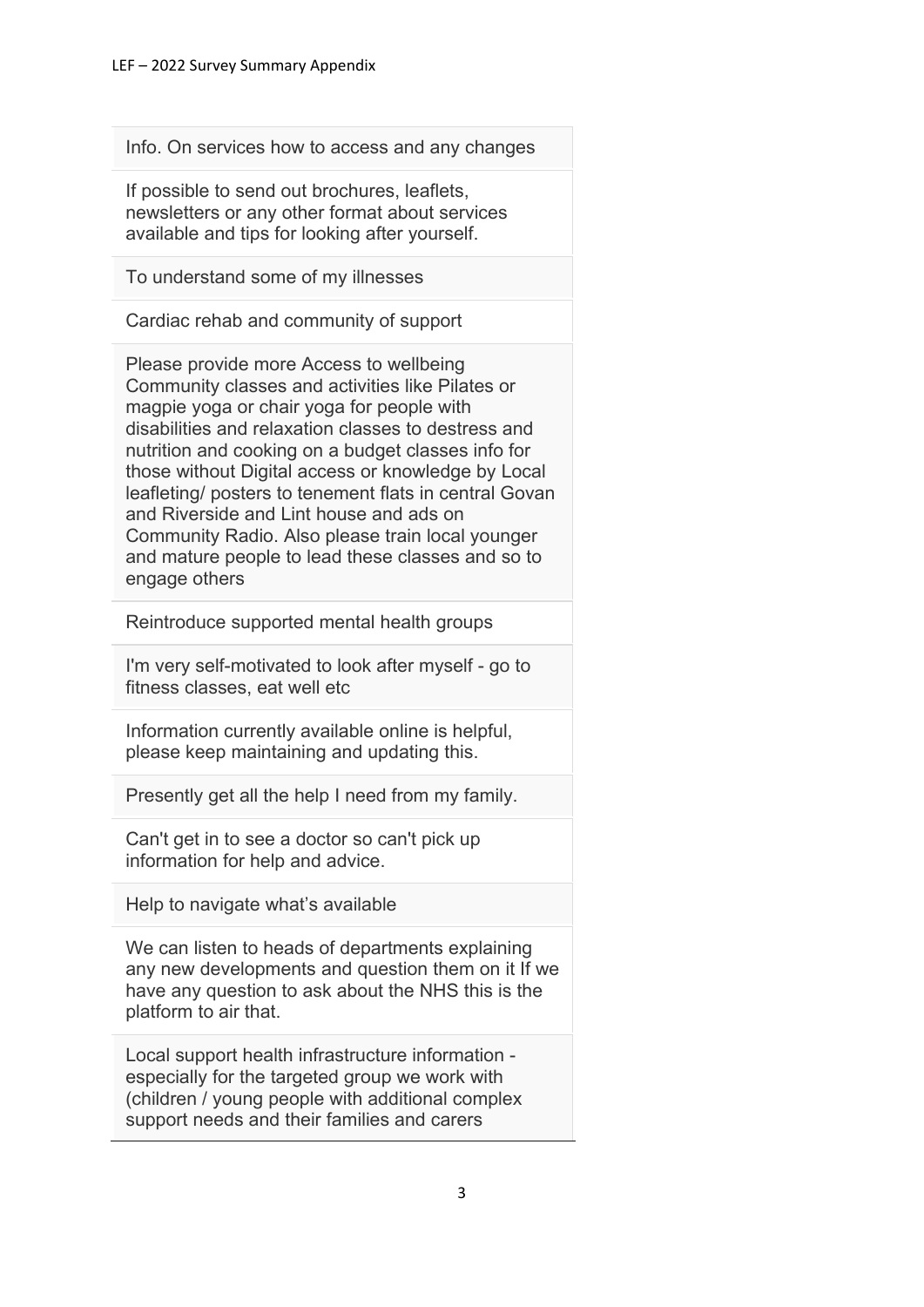community based support that is accessible, friendly and can offer practical help

Greater mental health support and shorter waiting lists

The HSPC provide a good level of information to partners via email. Covid restrictions have impacted on face to face networking, I'd like to see that resume as soon as is practical

Access to peer support groups, professionally led, quality engagement, improved marketing strategy to reach public not just other chip professionals. Don't assume local orgs have skills or resources to distribute or Engage with local audiences fully.

There is enough information out there the problem is getting people to act on it and lots of people need support to live healthier lives. You have to either get support to people in their own homes or get them out to get supported healthy activities in their community. You need to motivate people and provide support to lead healthier lives. Not everyone responds to or is motivated by online support and information.

Information is available - it's supporting people. For example diabetes - when are the community classes to help people manage diabetes. Support services and courses need to be in the community to encourage people to manage their diabetes

Training sessions for staff, either on Zoom or in person. Would be good to have a training session delivered in the style of us going through the training like we are participants. This helps us get an idea of good language to use when communicating with children and young people.

More advertised support groups Been offered help when needed rather than waiting lists

I received excellent support from the NW rehab team for over a year following serious injuries - just been discharged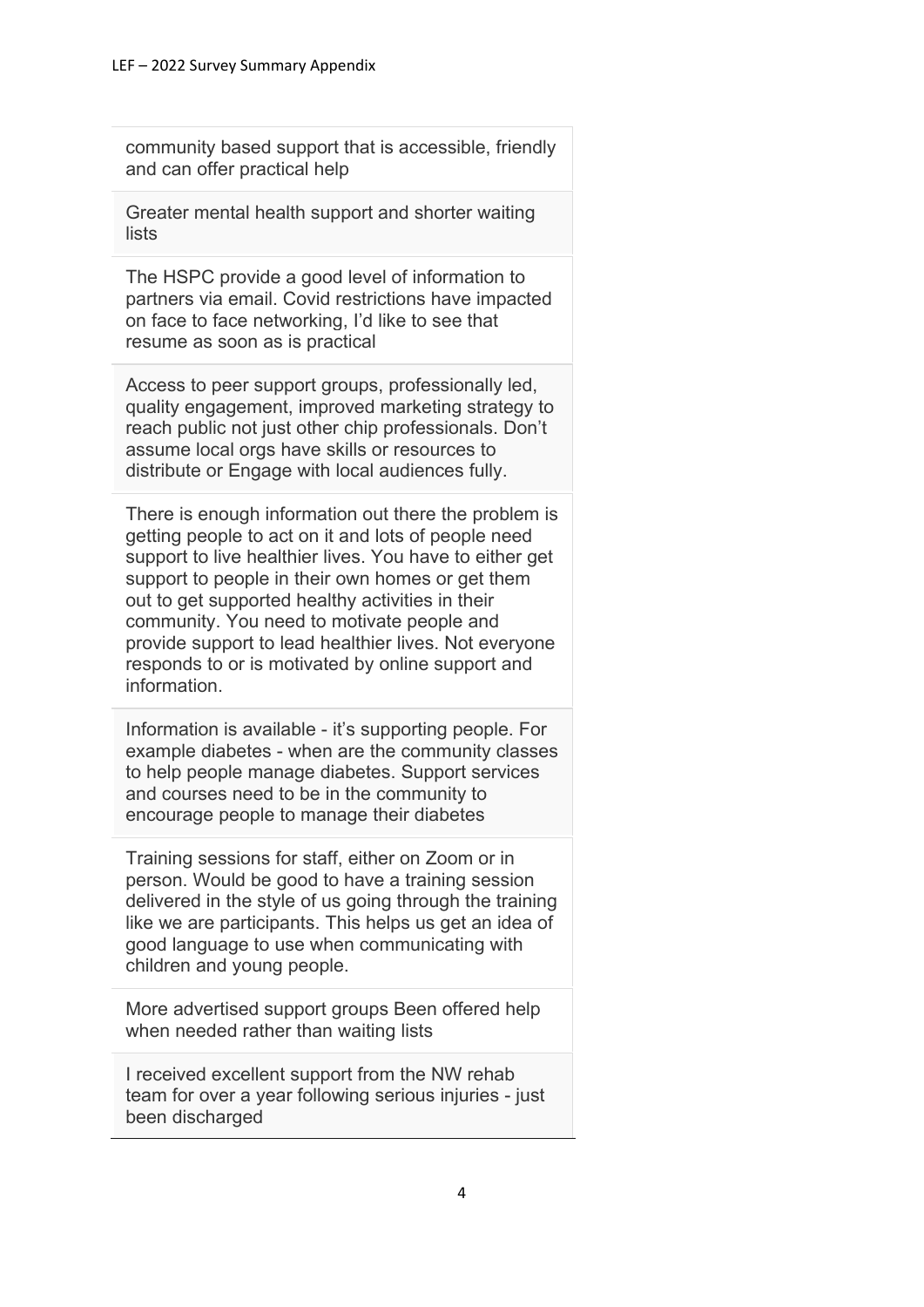Joined up thinking, creative approaches, real transparency, more action, fewer meetings and 'consultations'. Look at best practice in other areas/countries and be bold enough to actually change things.

Local support groups networking. Centralised information accessible by agencies and individuals alike to source best resources for situations.

good access to GPs Out Patients service when required

Exercise and urban gardening

Short videos on social media Think they can be more creative with their messaging Information on how to access the services would be good help. Feel there's an assumption

Information on nutrition and gut health, financial management, time management, sleep hygiene.

be able to be seen by a doctor

don't know

information about carers and family support services

good access to local services who can provide basic procedures which means you don't have to go to our patients department

send out information to people after they get a diagnosis or treatment

Services and supports are quite good but finding what services are available is the hard thing. More information in public areas

got all the leaflet about my condition

More information on long covid and specialist support services. also support for brain fog which is part of long covid

more funding for aids and adaptations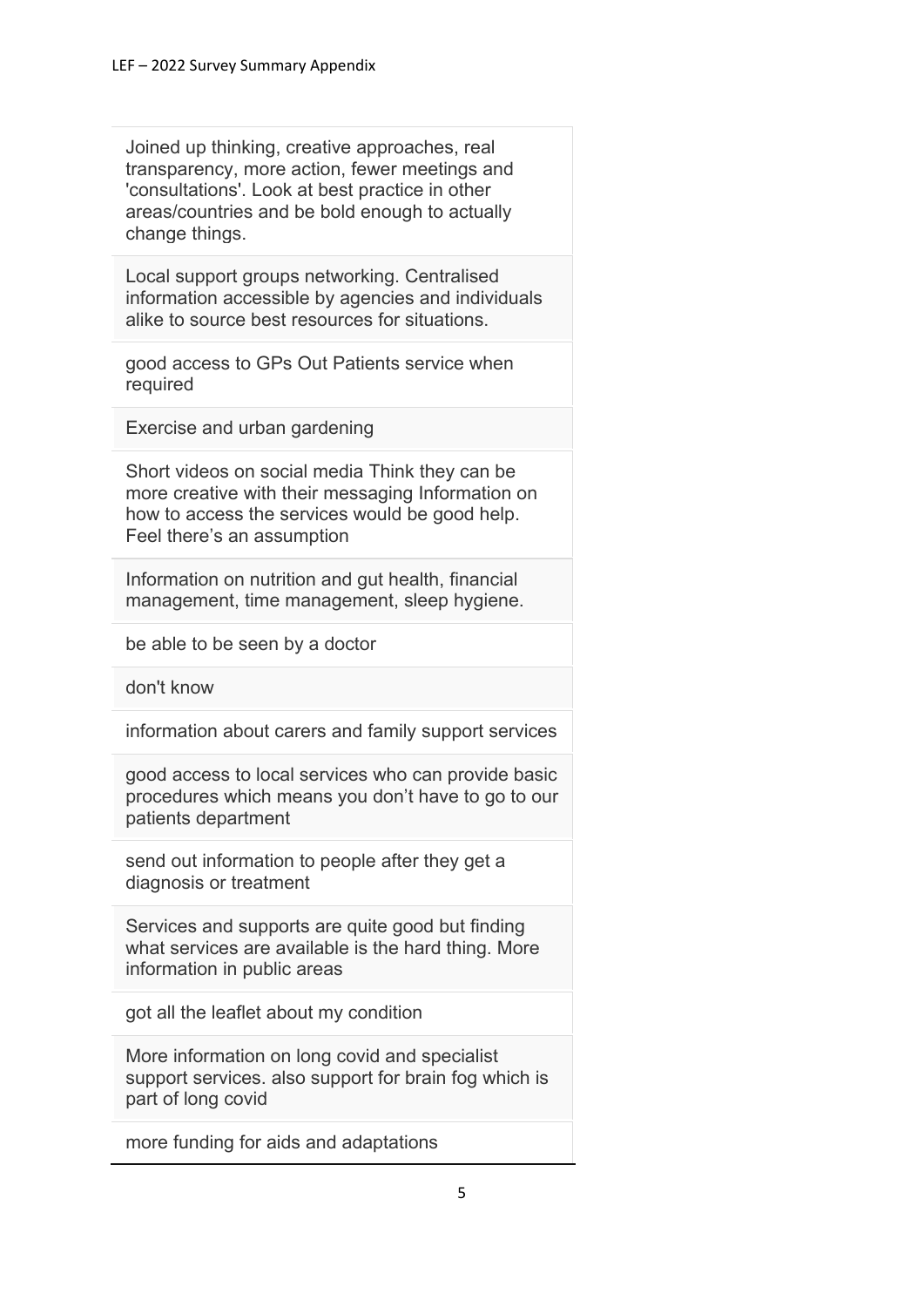Better communication with services available and information

Cheaper gyms and sport facilities

More local facilities

Access to GP to get information and services.

get all the information I need

better health information

readily available information to help you

Easy access to health information if you are diagnosed with a health condition

start holding public meetings again as this allows service users to meet with others and discuss with each other their views on how services are being provided you can't have proper discussions with each other at virtual meetings were you simply listen to what is being said

Provide updates on local services. Organise face to face events to engage with service providers Opportunity to provide feedback /contribute to delivery of services

More information about services and support running in the area, not just from statutory services but charities too

I think GP's and patient coordinators being more available is a priority. There are points when the surgery only has an answer machine which says they are at their full capacity for the day and yet you could be phoning for results rather than an appointment and can't speak to anyone. I think GPs should also be more informed on the menopause or should be able to refer to someone with more experience.

More support for men to help with mental health.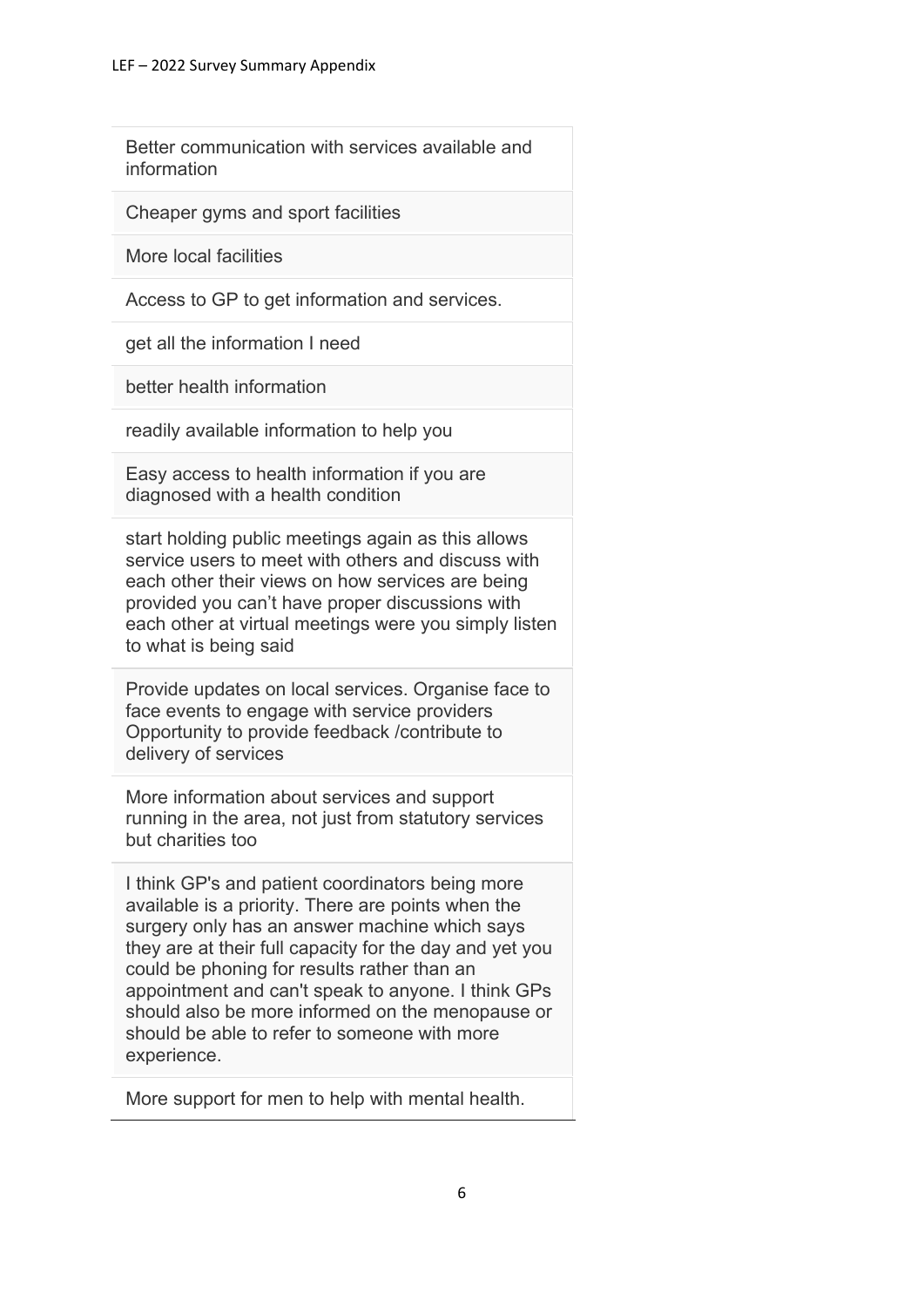Information about services that are available in the local community and online self-help tools or activities. Also guidance/advice about how to access health and social care services would be helpful as this often feels very confusing to people and they are not sure how to navigate the system and where to start looking for help, especially if they are digitally excluded.

Information is quite good already

#### transport

I am happy, at the moment, I am quite used to computers and can access most information

Up-to-date links from documents on line information that are easy to read, clear and understandable. Currently it is very difficult to easily find the information you need. If you've never had to ask for help, the maze is too complex.

It's unclear how to find out about the availability, accessibility and information on resources. If I need support, taking time to understand and access resources will make a challenging situation more difficult.

More focus on social prescribing and supporting carers by giving them the space to be able to selfcare and look after their wellbeing. Information definitely not enough.

Don't know enough about what is on offer.

I am good at looking my own self-care and I engage in a range of activities to look after my health and wellbeing. However as a manager of a Community Project, I think that providing free or affordable activities and classes for all ages would help. Making these accessible and getting the word out to people is also important, e.g. posters and fliers in public places.

Keep me up to date with new research and up to date information. Enable groups to start meeting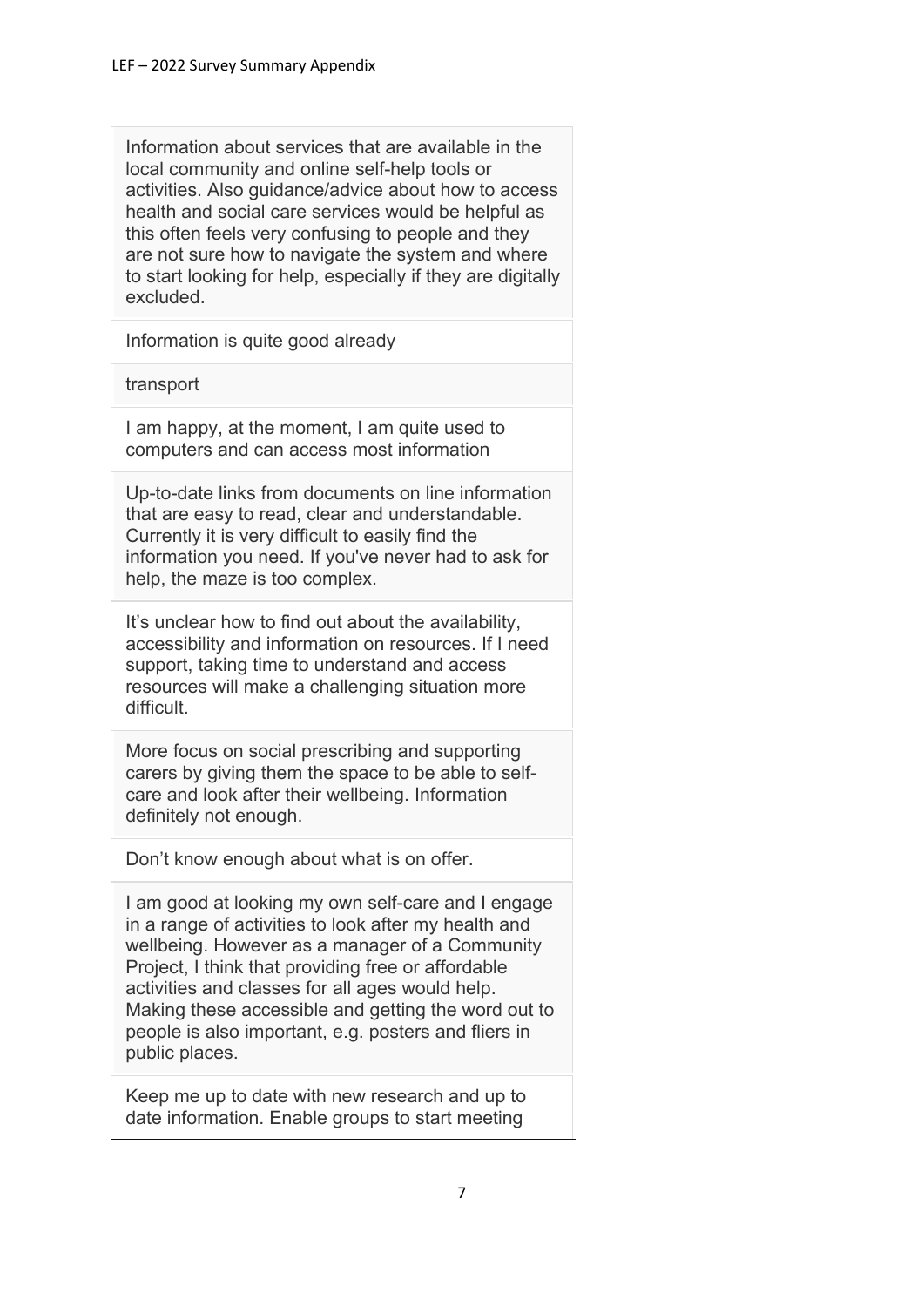again so they can share and discuss health information

Firstly - I don't understand what your parameters/jurisdictions are regarding NHS services. If you're asking questions regarding HSCP provision of health services, how effective will that be where it relates to GP (NHS) services for instance? My concern is probably echoed by many others - the lack of GP services - which prior to the pandemic were 'limited' (5 days per week, 9-6pm at best, no weekend local surgery, only sparse locum cover). But since the pandemic - for 2 years now face to face GP services are strictly triaged and extensively limited. Referrals incur hideous and damaging waiting times. Same applies to NHS dentistry. How will your survey and discussion forums ACTUALLY impact these basic health service inefficiencies, which are bordering on negligence?

I don't know what is currently available, so it is difficult to answer.

Been able to access GPs at times out with the traditional times, evening's weekends, before work. The triage system going through receptionists, just doesn't work, there needs to be another way to do it.

More Advertising e.g. posters / mail , Tv or Radio to give people more awareness

Would want to know why things in health have changed since the pandemic and now that things are improving why are all services not back to normal?

Not aware of what HSPC can do

What is HSCP?

I don't know what HSCP is?

Information about good apps for trackable and "rewarded" weight-loss programs. Online sources of mental health help. Advertising of a centralised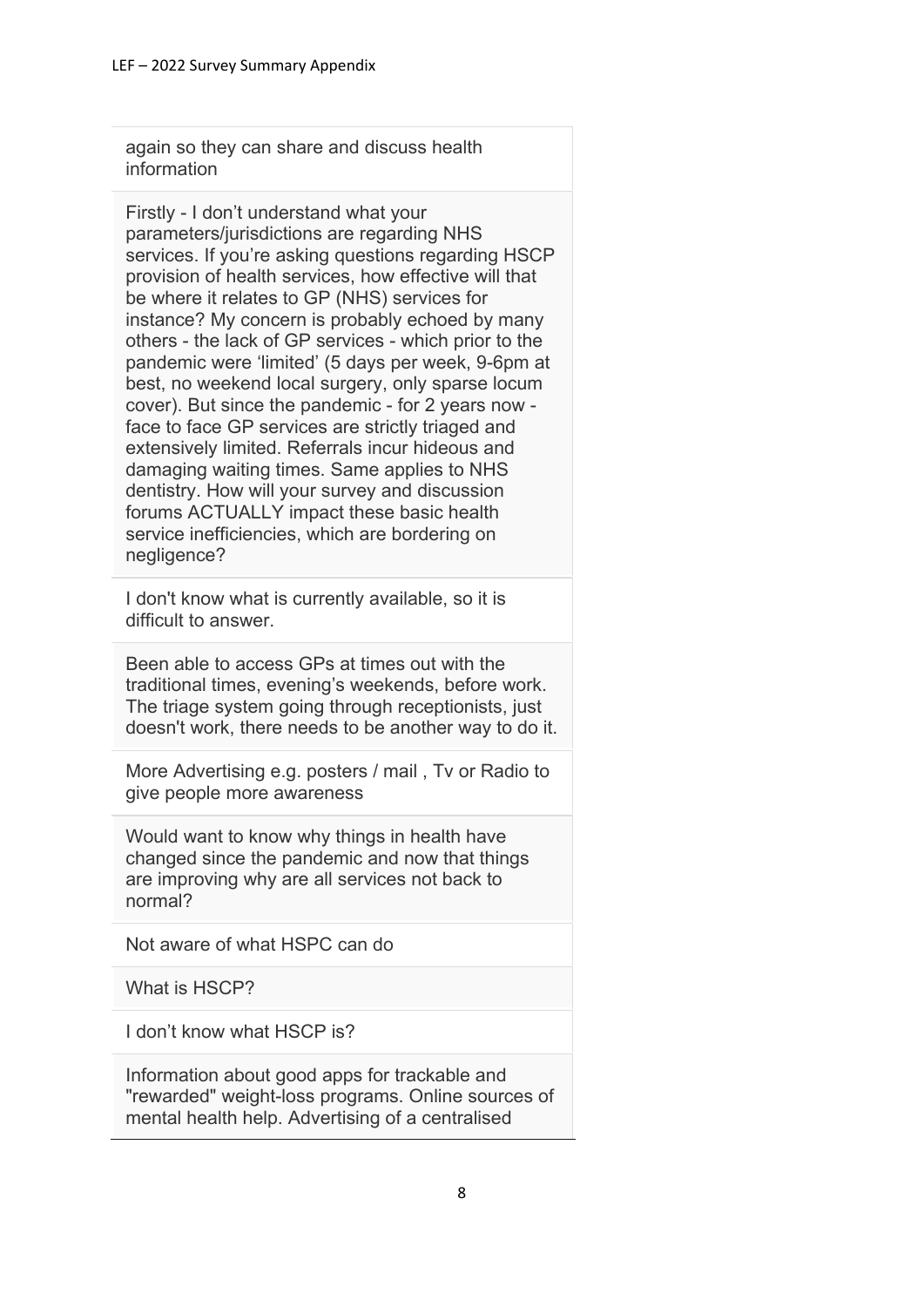website that is effective at finding good self-care knowledge

Who are the HSCP?

Be out in communities more and share information. Put better information out on social media that is more interesting than standard info. Not engaging

More information online and through the door. I feel the HSCP doesn't have visibility I had to google what it is.

timeout sessions, encouragement to stop and take stock, have a chat with others, time to share topics and issue of concern

More holistic support. Options for other support not health service. like wellbeing, life skills support, coaching

More focus on mental health. Update on services as know there are changes due to covid

More videos that are short and informative

Poverty, Health inequality and access to services: What can the HSCP do, to reduce health inequalities, poverty and improve access to services?

Don't do what you are doing now.

Supply information about services, make the information available to a wide a group as possible by having information available in libraries etc not just online

Have a clear understating of the data and use that to focus resources where they will have most impact. In tandem, services must engage meaningfully with those who should be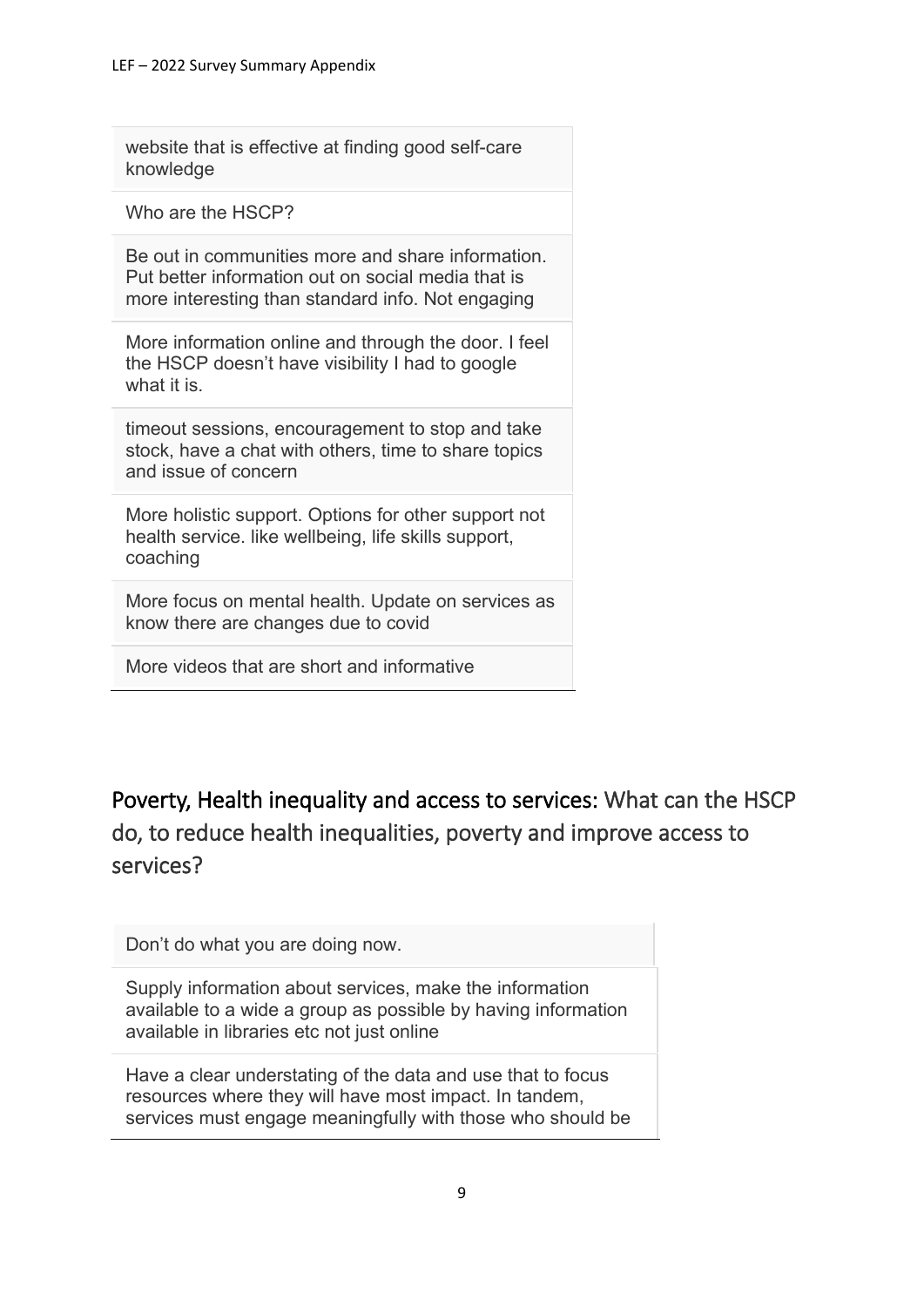the beneficiaries. Avoid 'doing to' and ensure 'doing with' people

Perhaps have provide more awareness to alternative services and help if original route has long waiting list etc.

**Poverty** 

Make funding more accessible

Have locally based supports that are inclusive

Supported education on well-being being active and nutrition delivered by trained local people working from a dedicated wellbeing space in the community where digitally excluded locals can get face to face support with well-being tailored personal plans and also participate in communal activities and learning for social contact

Consult with community groups and organisations before any decisions are made without the input of the groups

More face to face appointments rather online or over the telephone. Online services and telephone services are a barrier to accessing services especially for those in the poorest households

Increase the number of GPs in lower socio-economic areas and make accessing the GP easier.

Open up the halls and the health centres to meeting/groups being able to meet up. Support and information could be distributed in person.

More support for families and for people who are isolated.

Not a lot on first two points. Improving access to what is available is key to change

By listening to the community, the General Practices are only doing zoom calls and phone calls this is unexpected by ordinary people. i.e., "I have a problem with my knee" I will give you a zoom call and look at your knee. Many older people can't do zoom calls, how can a doctor look at a knee through a zoom call and make a decision what's wrong with it. Older people have been traumatised by the lock down, the Mental Health of older people have been effected, and we need a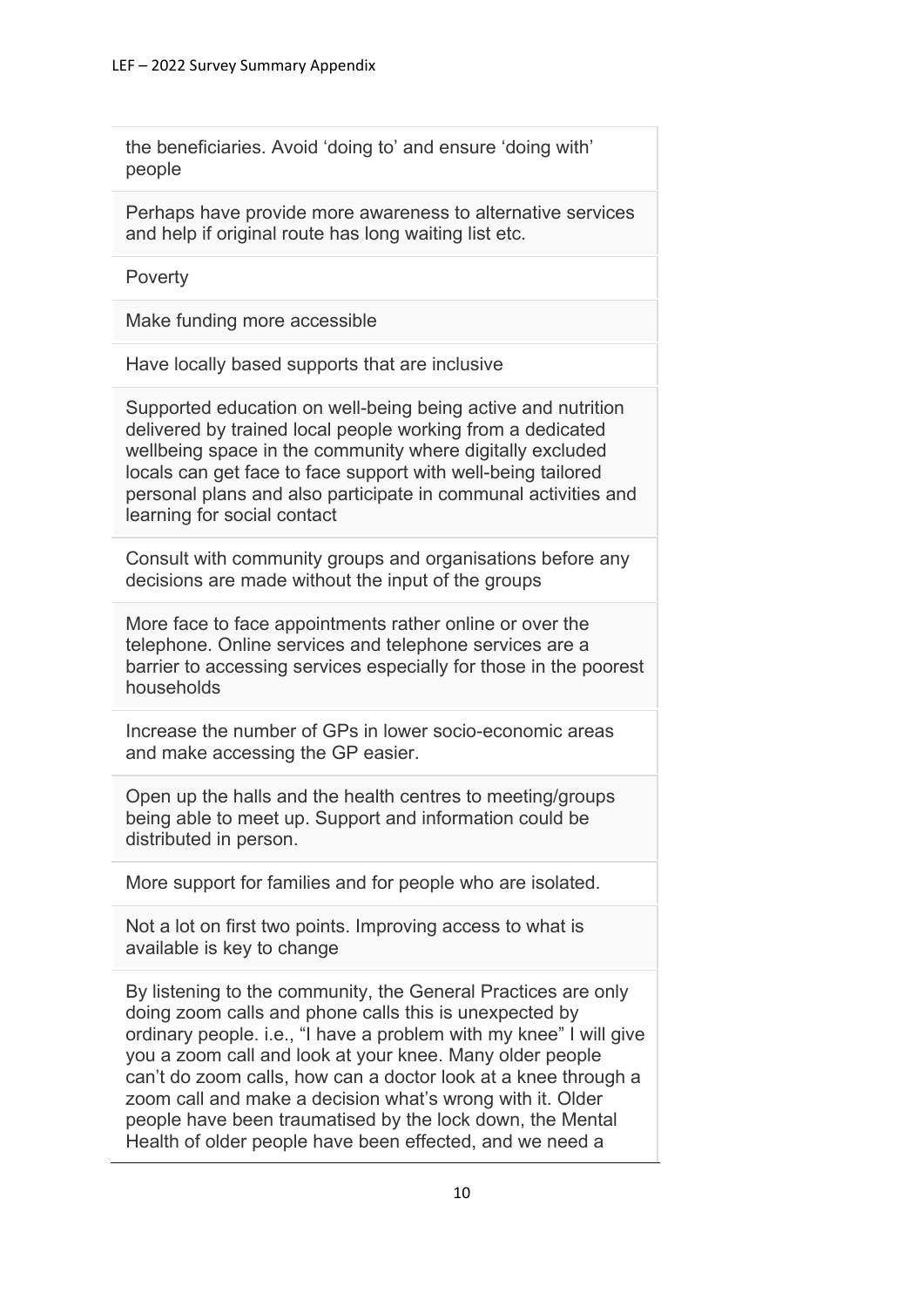better health service that will respond to our needs. On a personal note I will no longer go to a doctors surgery or contact them by phone, if I have a health problem I will go to the out of hours, they listen give you good advice and if needed patch you up.

Listen to the members of the LEF on its various concerns around health

Understand fully the community in which they are supporting the delivery of services and be a voice to address information and support to meet their communities needs

Most people don't know what HSPC is or what it stands for time to get out and let the public know what it is, what services it delivers and how they can influence priorities within it.

Promote universal basic income to government. Means tested benefits put people who need them off applying, penalise the disabled or those with care responsibilities for not being able to make it to appointments, and the stress of constantly trying to remain eligible incurs a health cost of its own. Insecure benefits mean people are less able to plan ahead and make healthier choices, trapping them in the cycle of poverty.

Continue working with and supporting local organisations who deliver activities and services aimed at reducing health inequalities

Engage and codesign services in partnership

Having flexible openings times for services

More community based health and social support services in the poorer communities

More health and support service in halls and churches

More free sessions and publicise them in local amenities to ensure they are being utilised and are known about.

Increase funding to healthcare services Increase healthcare providers pay Increase number of healthcare staff so they have a good work/life balance and stay in the role Provide affordable dental care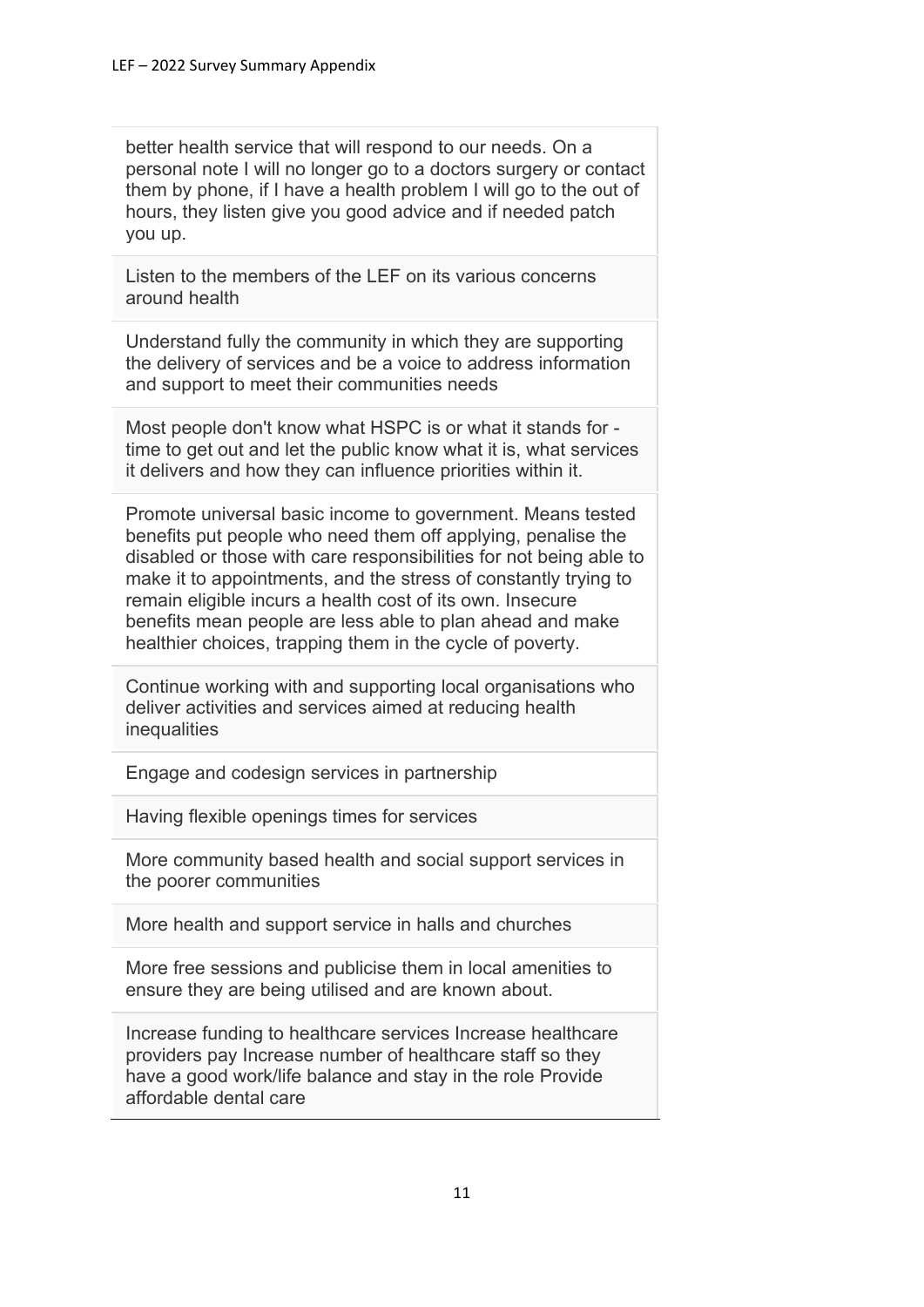Increased wages Decreased living costs More regular access to dentist and doctors Free sport and health groups for all ages

Implement an anti-poverty campaign. The old Strathclyde regional council had a hypothermia campaign in or around 1984-85 and this highlighted every/most households who were in need of support and or maximised benefits via appropriate signposting. That's just one idea

Free travel on public transport to all on benefits/low wage, more widely advertised and availability of free access to health & sports centres. Don't close libraries, keep community centres open and well-resourced. More creative partnership working with film industry when using Glasgow as locations (a lot of resources are put into skips at end of shoots that could easily be re-purposed by community groups etc. and not go into local landfill).

Constantly seek community input for issues in the area. This information should be driving force in deciding any active approach to provision of support.

increase participation encourage young people to become more involved in running groups by taking up more positions like secretary treasurer, minute taker by providing training and support

Lobby politicians, benefit info and community events.

Make services more widely known and available. Don't prioritise illness. Go and meet people where they are like in groups and put information out in an annual census style

Fund them, Improve referral routes between health care providers and third sector. Reduce reporting pressures on third sector organisation.

Give people more money - sort out their benefits

do more with mental health - access to services and help

get government to give us more money to live on

provide more information on what services are available and how you can access them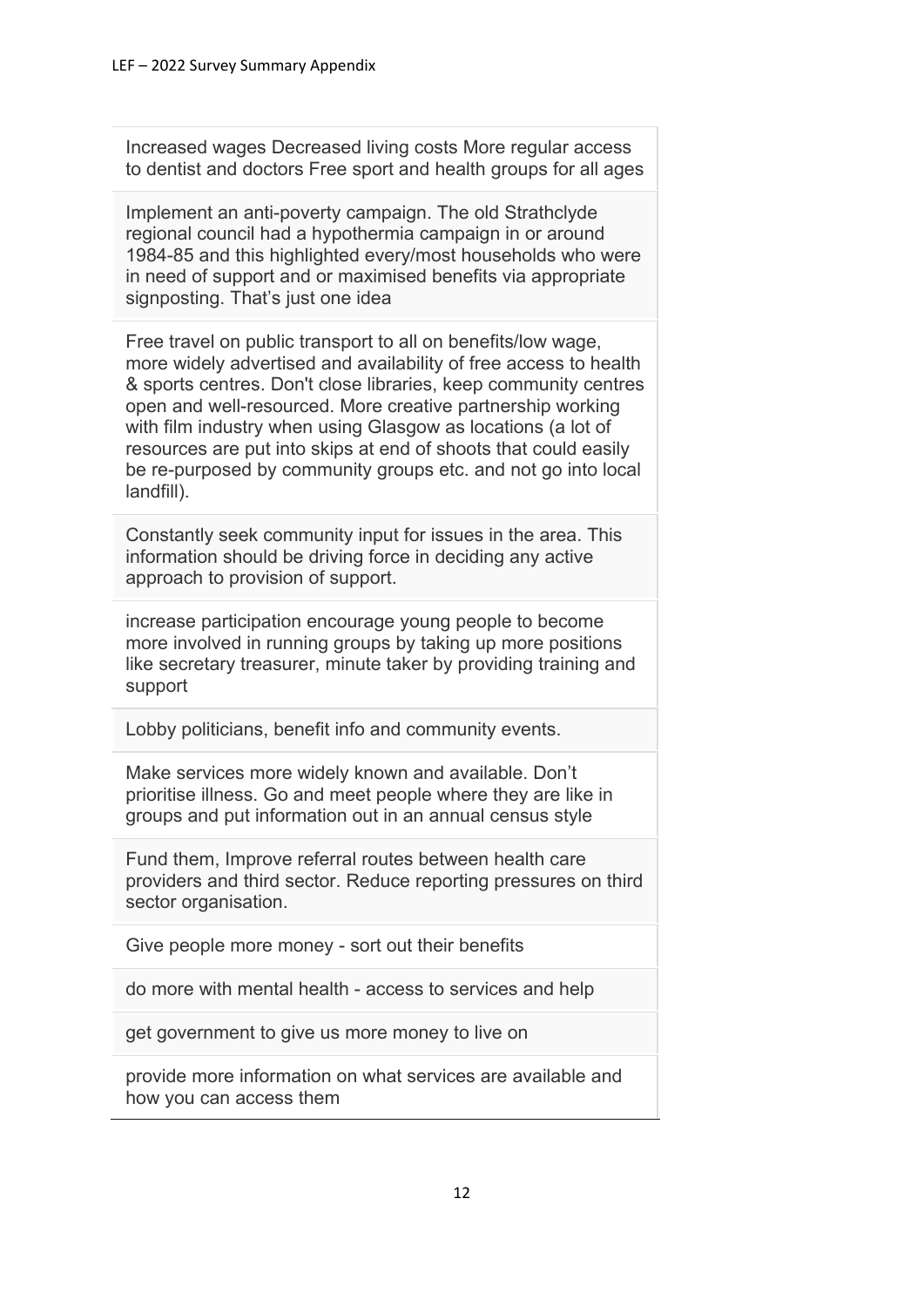If you don't know about something you don't know what you are entitled to. just found out my mum has been on the wrong benefits for years

More money and cheaper food and electricity

It's not a bad service but sometimes there is sometimes a waiting list

more spending on home care services

I wouldn't change much - I think services are pretty accessible

Education and political situation - more jobs and better living conditions

Think it's pretty good access

Better transport links

If you have been given a serious diagnosis you shouldn't have to go through a telephone call, video appointment or anything with an emergency or something serious

Services good and good access

it's quite a good service

Better employment opportunities, make services better known.

provide more support to voluntary and third sector organisations greater access to services at weekends especially community mental health services

Work with local action/community groups Fait access to health services across the city

Make information available in a range of different languages and formats and advertise in more community settings

The new hub in Parkhead concerns me as there will be a number of services housed there, and yet as childcare in the area is low, it will be difficult for parents to access the hub without taking their child. Many of the appointments families attend may involve them disclosing information that is not suitable for their child to hear or not being able to open up and share their experience as their child is present. In a hub of that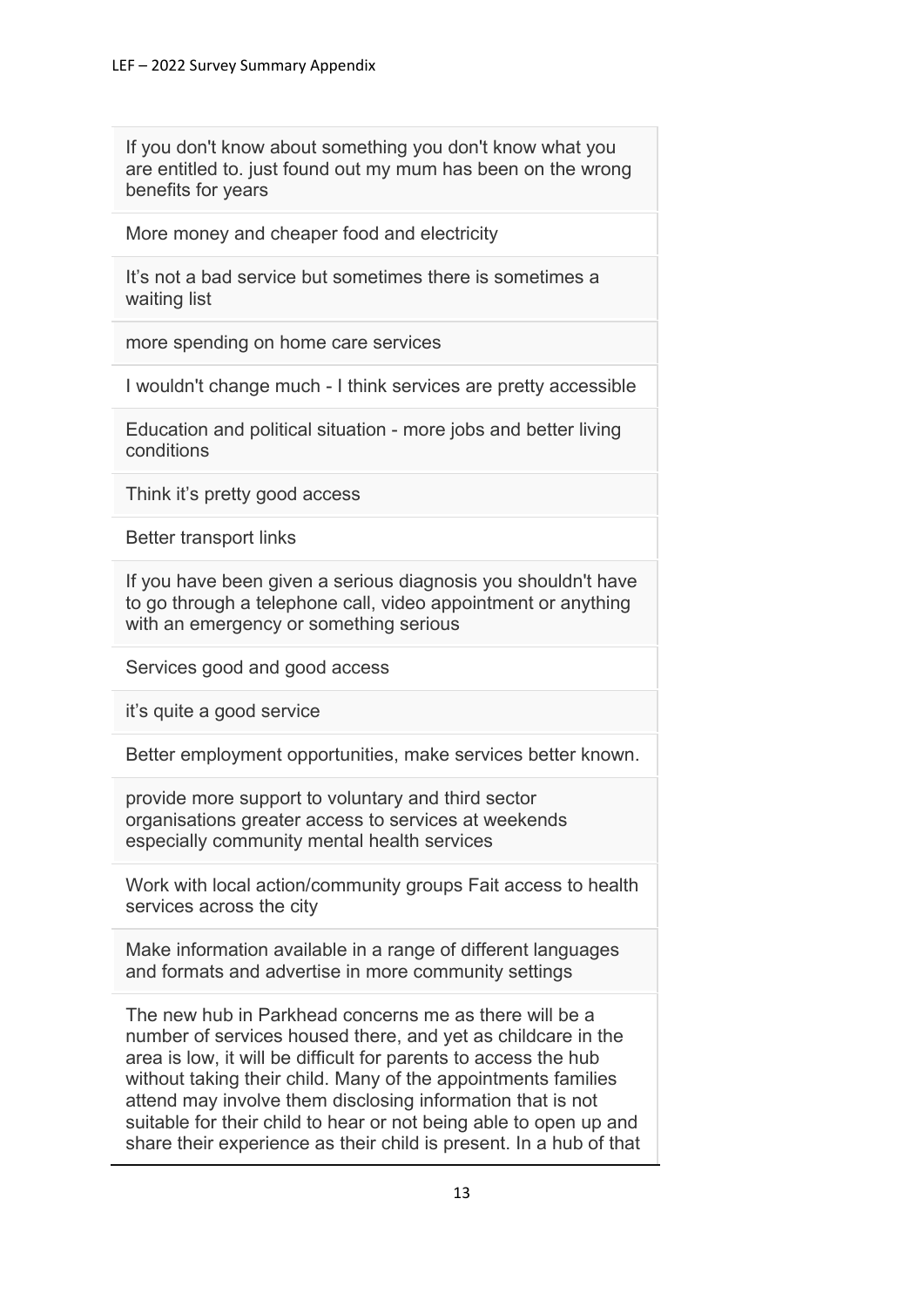size I would have hoped some facility where the child could be looked after safely while the parent can then attend their appointment calmly and stress free. Many families in this area experience intergenerational issues and it would be good to protect children from any unnecessary trauma.

Engage with community leaders and staff who work on the ground, not managers, get through to community leaders that are not seen by the external world because of language barriers etc, but they provide amazing help to their peers and are true community builders.

more men matters groups across

Early intervention and preventative work is restricted because of constraints on resources but if support was offered to people at an earlier stage, then their need for services would decrease. Many third sector services focus on this type of work but funding is restricted to 3 yearly so long term funding is needed. Services need to be more flexible as people don't fit into neat boxes and people living in areas of deprivation tend to have multiple health problems and inequalities that often means they are passed from service to service without actually being accepted by one and then they give up egg mental health and addiction - MH services are unlikely to accept someone if they are using illicit substances when often these substances are coping mechanisms. Also people with difficult lives often lack the confidence/motivation to attend appointments or don't have money to get to an appointment but, if they miss it, then they are taken off the list or returned to a waiting list. There needs to be resources dedicated to easing the barriers to accessing services and/or following up why someone doesn't attend.

More outreach

Ensure that everyone is aware of the services - not everyone is on computer

Understand local communities, listen to the grass roots groups and don't just pay lip service to services where everything continues to stay the same

Transparency and visibility of resources and information to support access to services. Understanding and implementing user needs rather than simply gathering feedback.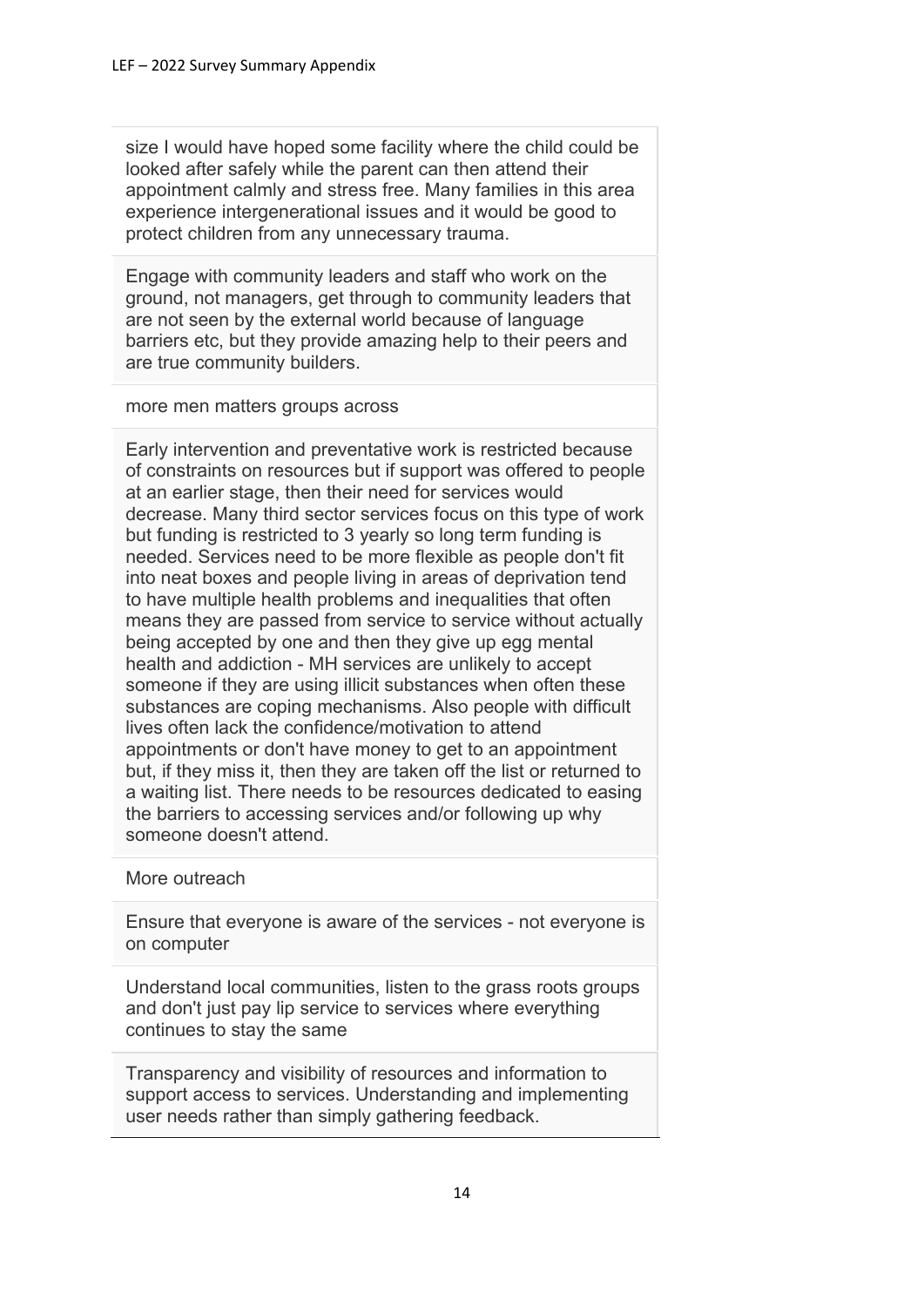Access to Social Works Services is very poor. Preventative interventions are non-existent and with only critical cases being picked up many people are being left unsupported and in very precarious positions. Access to SDS is impossible and community care assessments for day care and similar services are being completely overlooked.

Keep going as they are now successfully doing

Providing services as per my answer to Q8, but making services free or affordable. Addressing the impact of poverty, and better still campaigning or lobbying to ensure that people have a decent income and don't have to live with poverty. Access to education, training and employment.

Without financial investment and directed support it's difficult to reduce health inequalities. You could try and get people along to facilitated community support activities to reduce isolation, share information and support personal health goals. Getting information out to people is key to both improve access to services and provide information - could you put health information/leaflets and telephone numbers in prescription deliveries

Improve access to all NHS services - with longer opening hours, including weekends. I realise this will require employing more doctors, nurses, specialist clinicians etc - but this is the simple solution. More staff. Longer opening hours - across the whole NHS service.

Provide educational materials that are not 'preachy', advise on good diet and healthy eating ideas, provide, enable and encourage community gardens and locally grown food and make people aware of its benefits.

On a Macro level challenge Government re benefit decisions, Micro level, make sure patients have access to benefit advice to maximise income, co-location of advice services in health centres could help that. Also more of the gym, reading, activitysocial prescribing work.

Advertise about services that are back to normal, provide more information in the form of leaflets etc. I do not use Facebook or tweet and I feel it is difficult to find information about service provision in Glasgow City.

I don't know what HSCP is?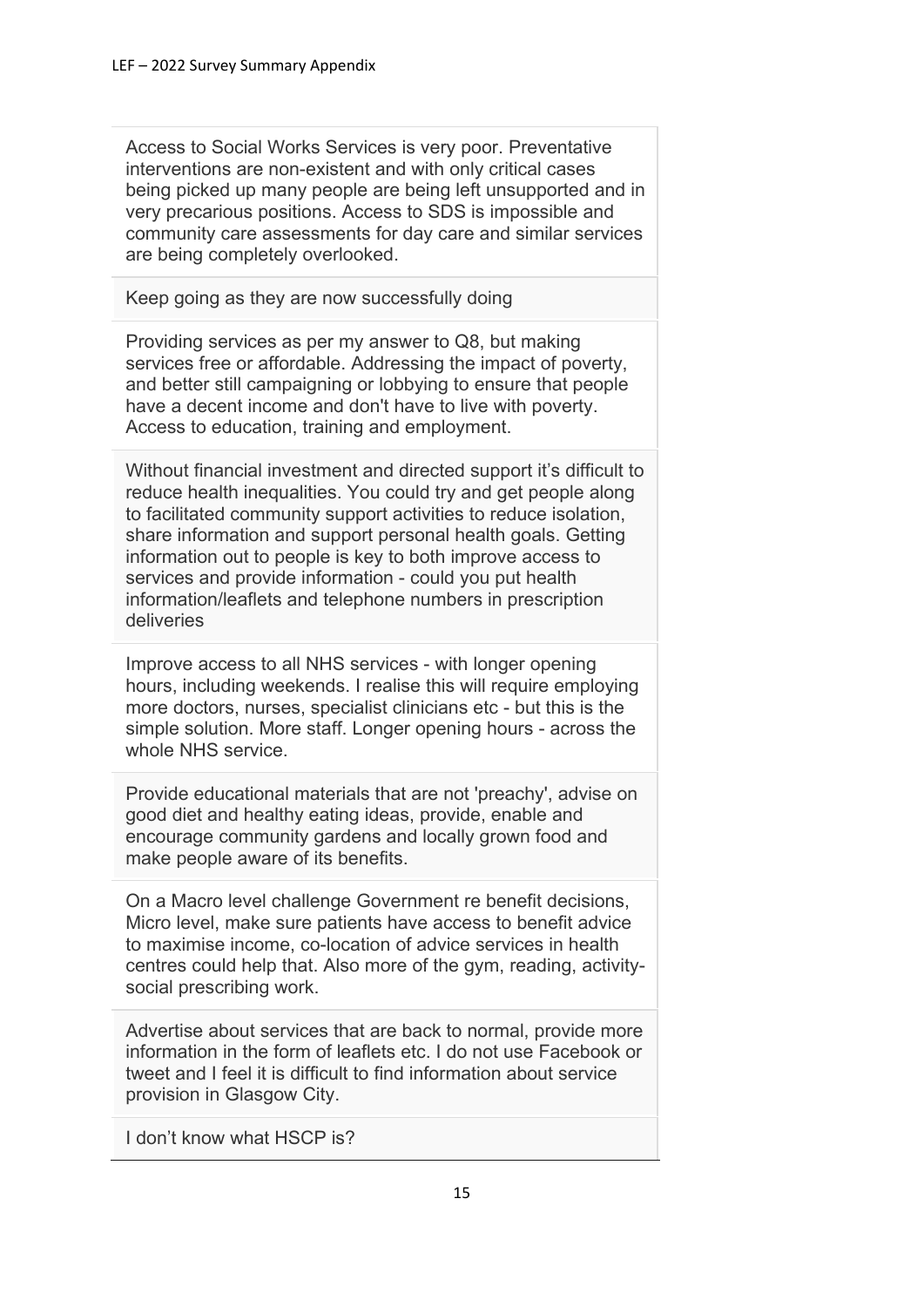Work on reducing wait lists for dentists and lower pricing for dentistry based on personal finances. Actively show that you're working to fix previous issues involving the treatment of racial minorities in the past. Put investments into the first point of contact phoneline.

I am registered with Tollcross health centre. They use AskMyGP to request support from relevant services. This has been first class and do effective in enabling rapid and appropriate level of support from a range of professions with primary care.

Make me and people more aware of services and make services less complicated

Look at how health services intersect with people in poverty. What is being done educationally in these areas…..there is obviously an inability for impoverished people to educate and inform themself in comparison to others. Perhaps ask them and find out why

work more closely with organisations at the coalface who do the likes every day within the limited resources they have

Provide more funding and generate more peer groups. They have cut this off. Why not let communities support each other and generate the infrastructure for this to happen, There is an expectation on the state to support people with health. However, creating spaces for it to happen in the community could be more effective.

Help 1/3 sector with providing funding longer term

Raise awareness of free services offered by AHP's, optometrists and pharmacists. Many people may not know their yearly/two yearly eye test is free and is also a thorough test of their eye health and can also detect some systemic conditions such as diabetes and stroke

Target specific communities, areas and make services available and GENERALLY KNOWN. Not just sought after by people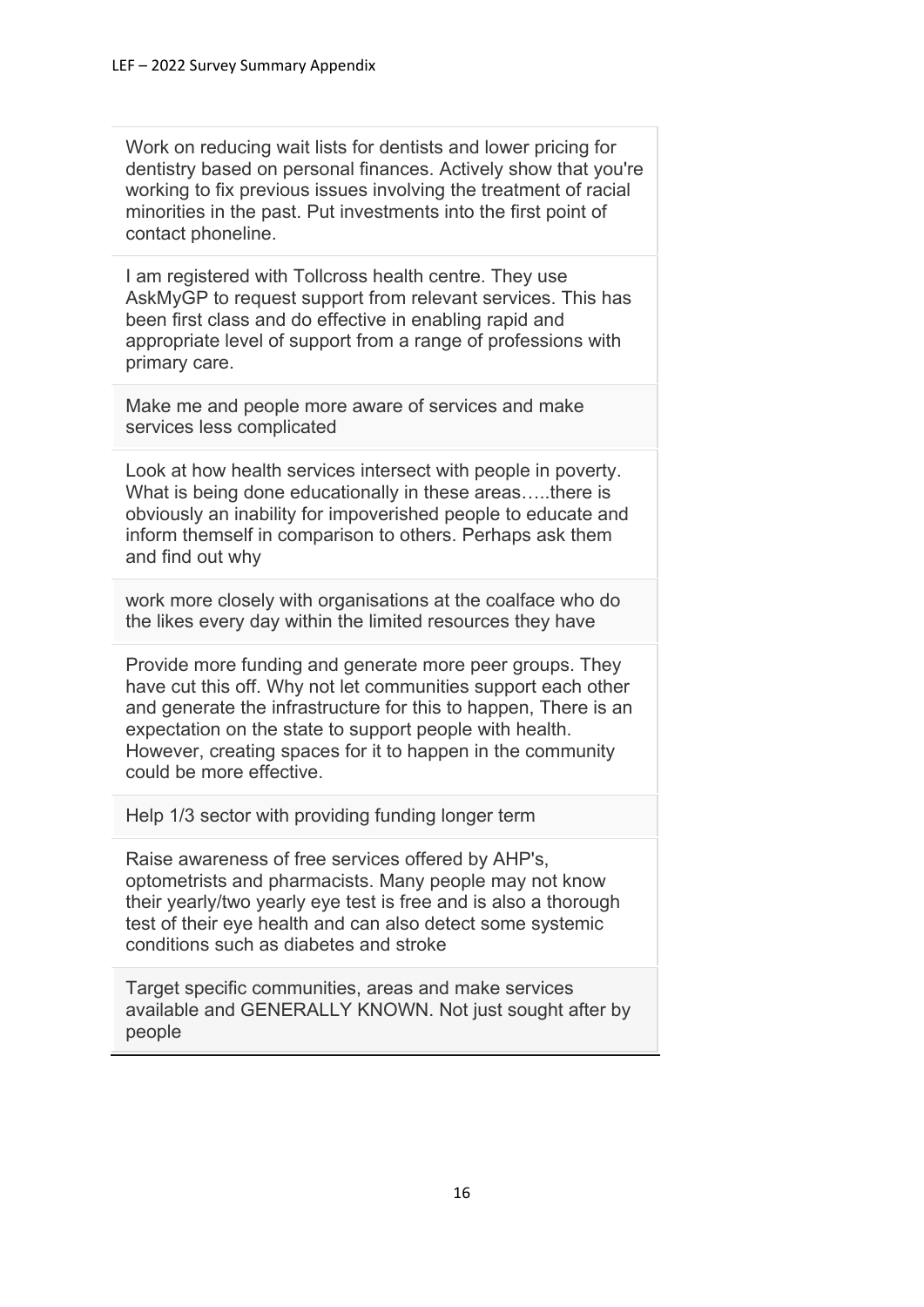#### Strategic Plan -

What suggestions do you have to ensure that service users, community groups, carers and the wider public are able to contribute, influence and shape the new HSCP Strategic Plan?

Keep unpaid carers on a list, help them talk to a social worker if things deteriorate and contribute to activities by pairing up befrienders to support our care industry.

As above advertise on all platforms, online and hard copy. Advertise where people meet / gather egg doctors' surgeries.

Don't know

Enable service users etc to engage through a variety of initiatives. Small focus groups, bigger meetings, online, face to face etc.

Engagement must be multi-platform and not be limited to 'one-off' events. People need to know that if they engage that account is taken of their views and that they are given the opportunity to comment on changes. So often that simply does not happen. This makes people sceptical and less likely to engage in the culture. Additionally, those involved in engagement must be properly trained and resourced to do so effectively.

To make it more understandable for in paid career and have things to do in the area

People make Glasgow so take this to them at places they go to

Regular accessible community centre 'Town Hall' meeting style with dedicated times for groups like carers service users and community groups to workshop and then share their lived experience of what needs to be addressed and what supports and community learning and for example preventative well-being programmes with dedicated HSCP staff and local people collaborating to contribute their insights into (for example suggestions as to how support to unpaid carers can be delivered better, than just signposting, by some Glasgow Carer centres) and to have these practical suggestions and solutions mediated to HSCP by community facilitators from these face to face and online information gathering events which can then make meaningful and practical contributions to improving locals health and well-being and supporting those with disabilities and especially mental health vulnerabilities thus influencing and help to shape more community responsive and practically holistic Glasgow HSCP strategic plan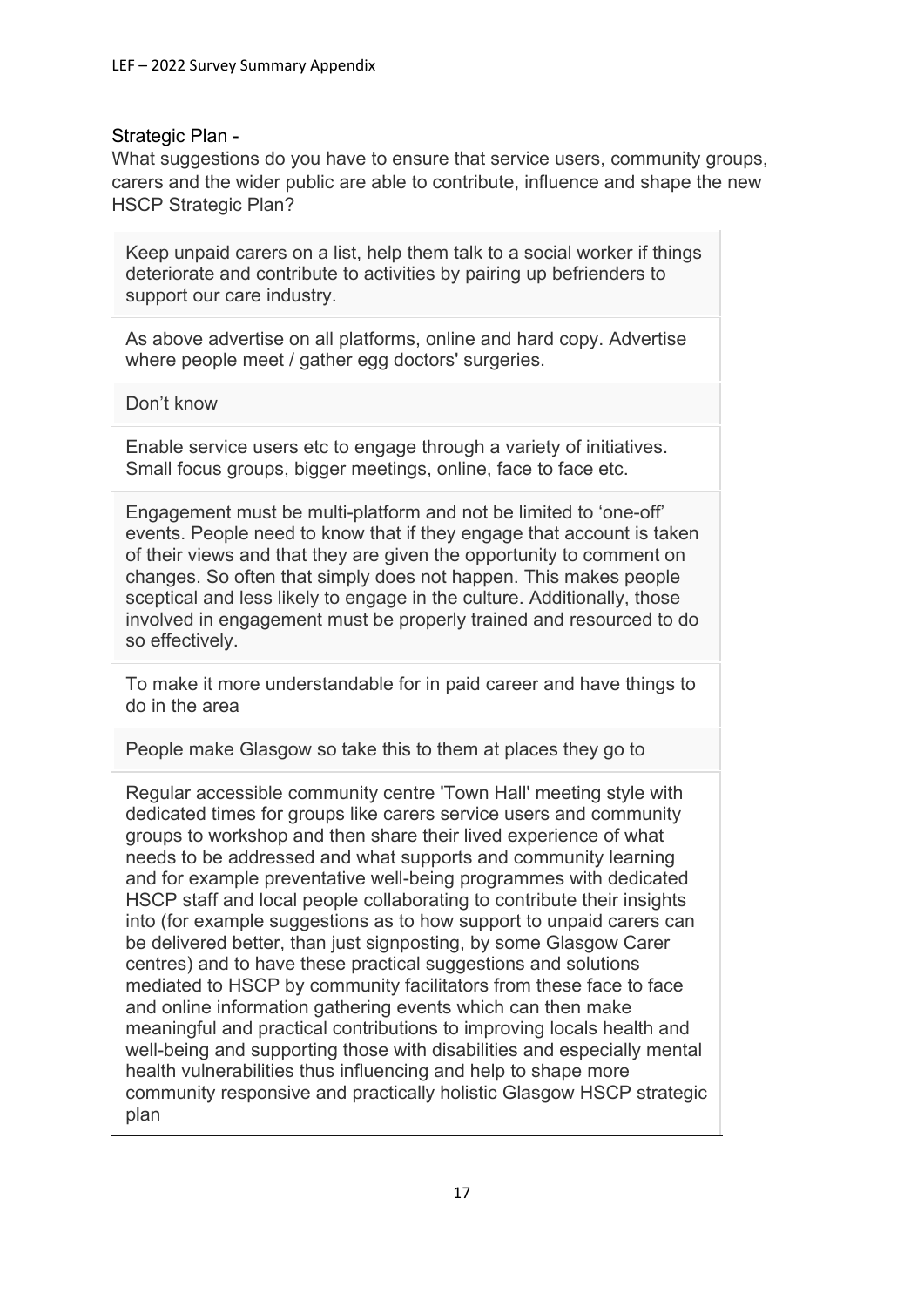Full Consultation before it's rushed through we need our voices to be taken seriously

Having meetings with local communities - but not online meetings

Run both online and in-person consultation events. In-person needs to cover a range of service users and therefore be offered at different times of day/evening.

It's difficult to get information to people and involve people in the Strategic Plan because so few groups are meeting just now. I don't have and don't want to get or give information online. Opening up halls and health centres should be a priority to getting information to people

Go to where people are meeting and ask their opinions - bowling clubs, churches, lunch clubs that have started up again.

Don't think the majority of citizens know of HSCP or Strategic Plan A well planned advertising campaign might help as long as there was structures available to receive response.

All community groups are full to capacity and they have not enough funding to take on work the NHS we're doing. We need a platform to listen to our suggestion and act on them.

make sure that is well publicised and in various languages and sent to local community centre and organisations in the sector

Make the current plan more readily available for discussion/comment to enable new groups and services to understand the strategic focus of HSCP and how they participate in future shaping

Make information and engagement sessions local, at different times/days, make it interesting and focus on specific services at different sessions to engage people who have a reason who to want to improve their situation

Focus groups, stakeholder organisations, public surveys,

Support local orgs to gather the thoughts of residents in a meaningful way

Innovative use of social media, better design of services in partnership with communities, long term investment in locally led problem solving, support projects that are already working and broaden out to other areas. Value local knowledge and understand how neighbourhoods function and are interdependent.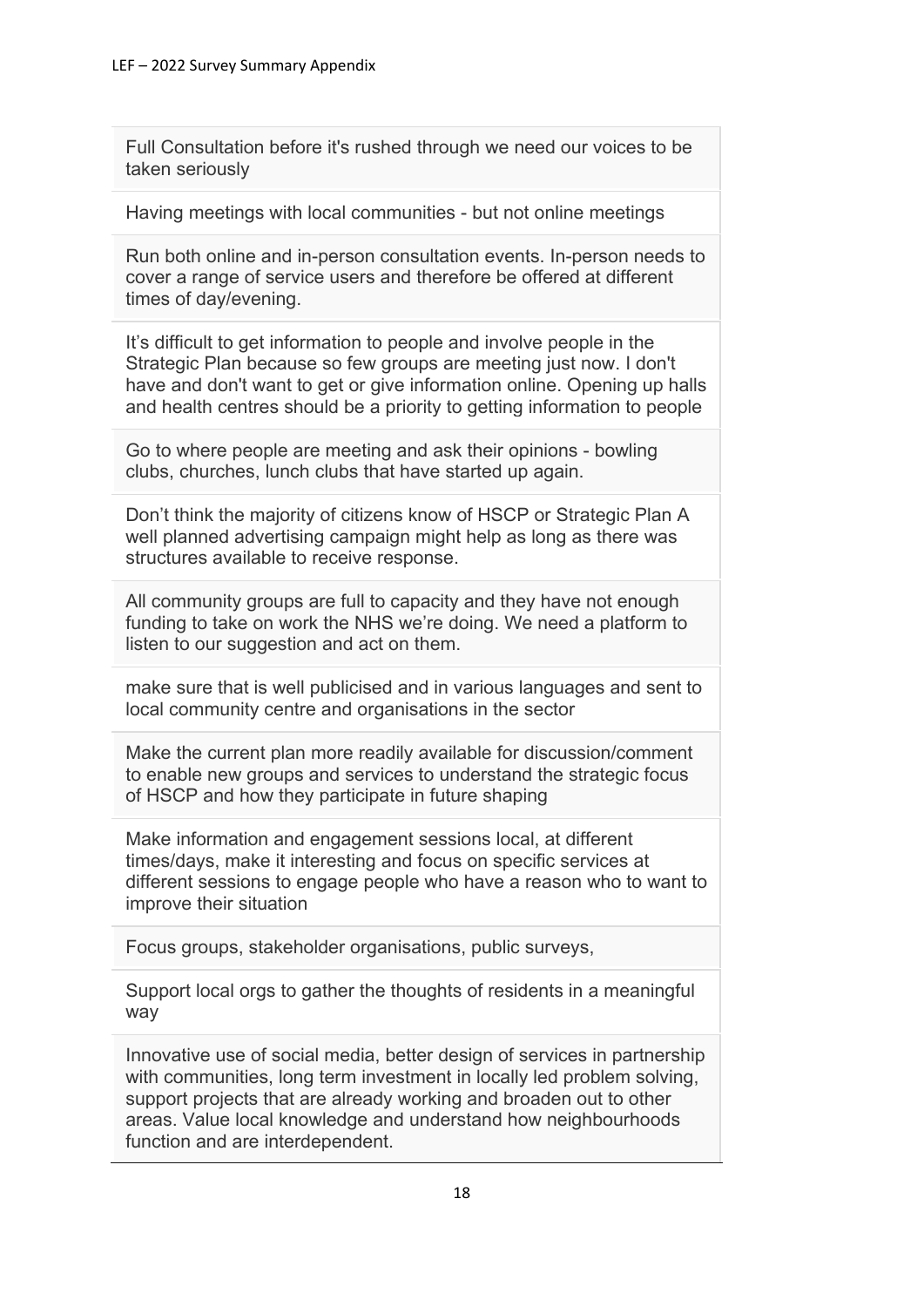### On line surveys

Get the staff that are going into peoples' homes (homecare) or where the HSCP is delivering services - podiatry, LD day care or outreach services, carer's services etc to find out what people want from health and care services. Add their views to the plan

HSCP staff in clinics, social work offices and health centres should ask people what they think.

Make it public that a Strategic Plan is happening, advertise it in local areas. Set up coffee mornings etc as a consultation event. Reach out to local orgs and give them the power to set up consultations with their service users, e.g. youth groups could hold a drop in session to discuss them.

Conduct regular surveys Hand out surveys in healthcare locations

Free to everyone Local so that it's easy to walk to Listen to feedback and take it on board Ask all ages what they would like

An open forum for feedback and suggestions with genuine responses from a dedicated communication team. Honesty about the 'integrated' approach and systems upholding (and holding up) this! Use Action Research approaches rather than questionnaires and 'meetings'.

Regular in person and webinar open discussions and consultations. Web only is not giving all access to have opportunity to share concerns and ideas. Multiple streams for information gathering and sharing should occur, but centralised collection should be key and then open sharing will help inform plans.

Speak to schools, all the kids even the disruptive ones. Speak to all the places of worship of all religions should be involved. In Anderson we have a lot of students, they should be involved. Local businesses, coffee shops. Some people are left behind as people think they have money when they do not, lonely on plain sight.

provide information offer support explaining the reasons why services are changing give them opportunities to meet and discuss changes need to keep community local halls open this helps them to meet with each other and discuss the changes and what's happening in their local community

Try to reach people who feel marginalised and unrepresented.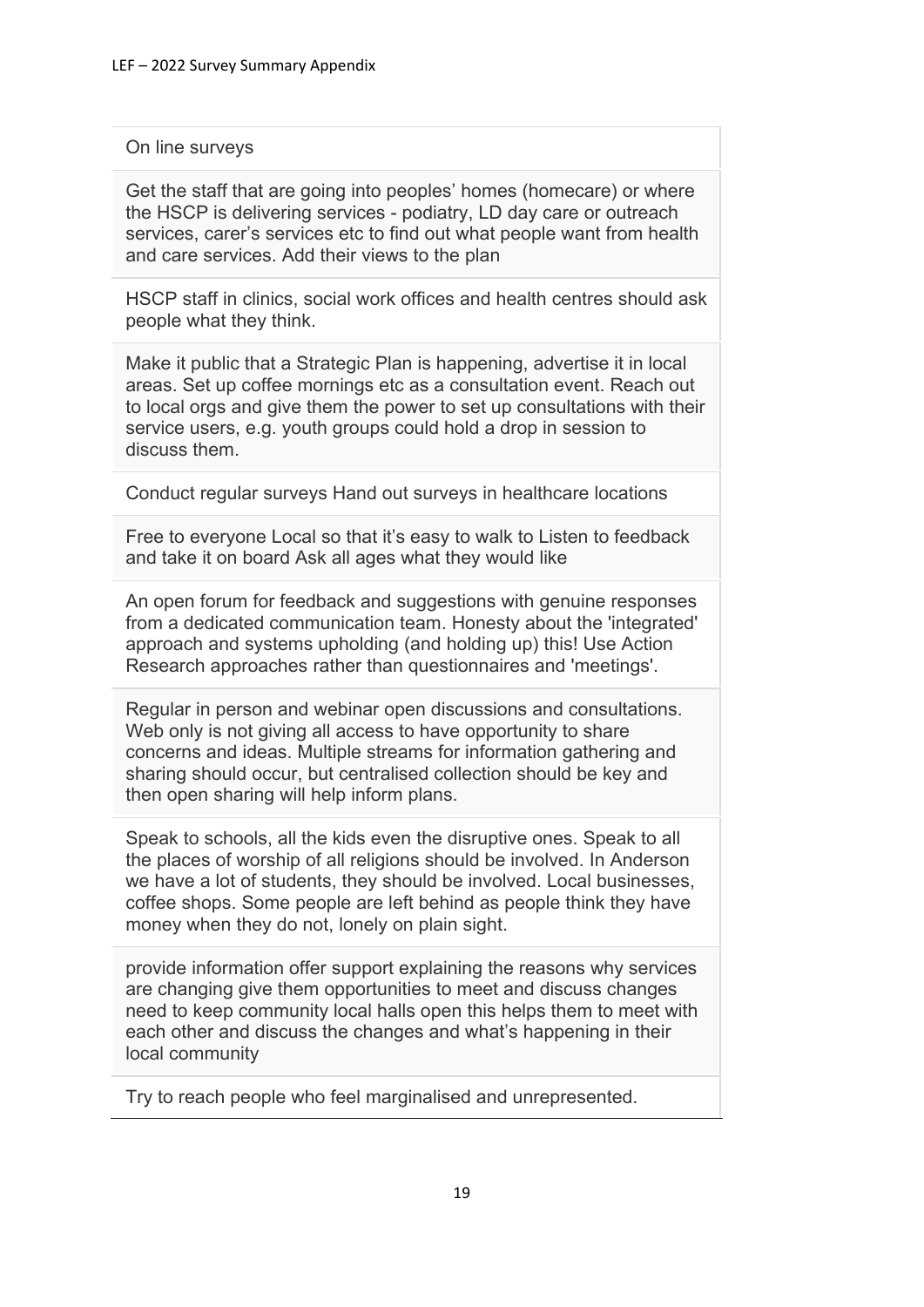Time - most of the meetings are during working time. I can't go to that and there's no consideration Come out and meet groups

Evidence how you have acted on people's feedback before. Go to where people are - don't ask them to come to you. Give multiple ways to contribute - in person, online, chatting to someone they trust.

Ask people questions - like this survey

Text or email survey direct to patients

surveys in the community - face to face

surveys

information needs to be provided in a way that ordinary members of the public can understand some of the issues can be complicated

they don't get our views normally - use Facebook or send out surveys

Talk to people directly

don't really know

giving people to talk

more coordination between community groups so they can make a joint response to service providers

Survey face to face

Postal survey or national campaign.

Through the local councillor for them to gather opinions

Surveys and questionnaires

In person surveys

Don't know

Happy with what they are doing just now

gathering information through GP and health centre

better access to computers and internet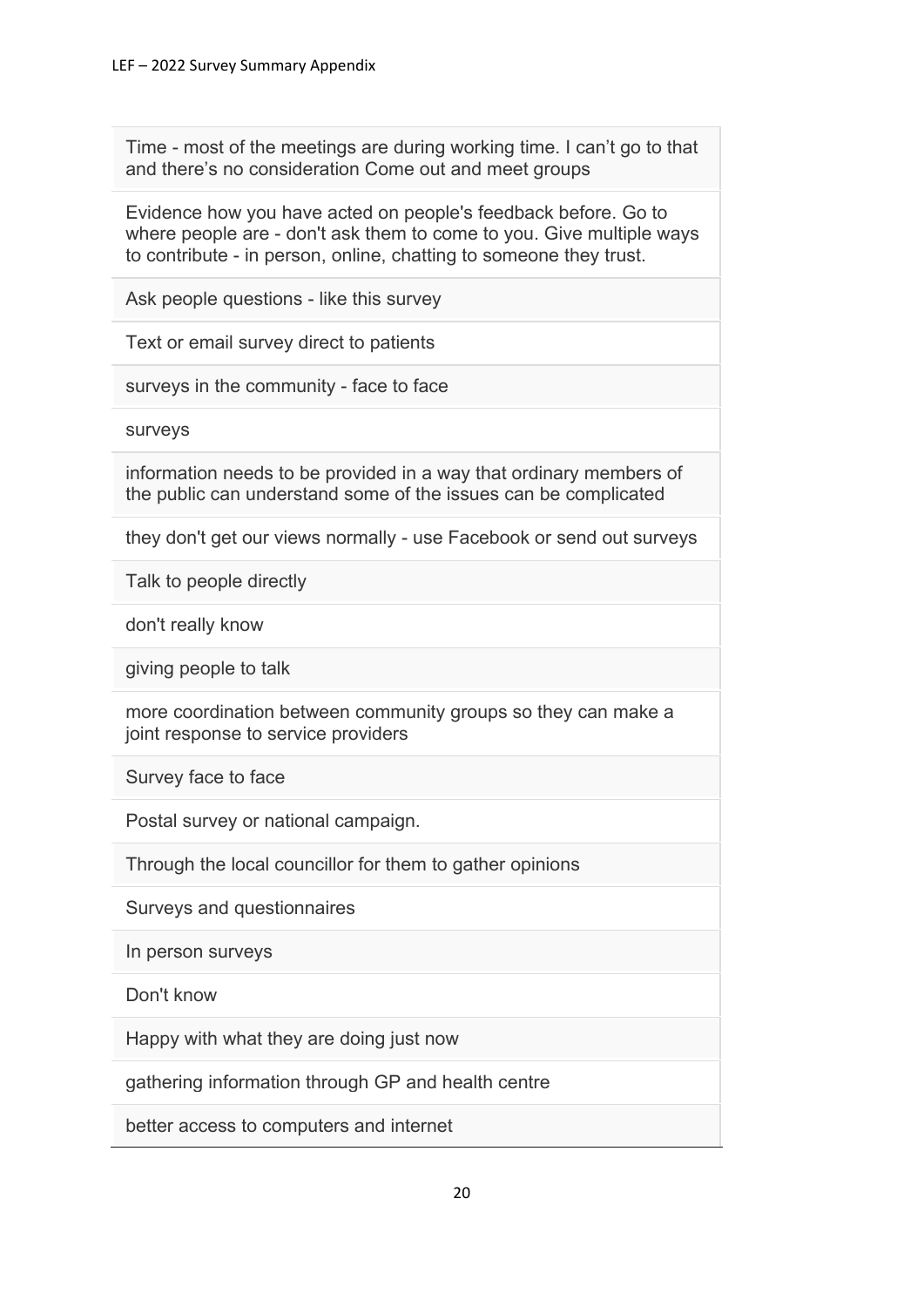Just ask people for their views

Online forum or platform

opportunity to contribute and express my views at public meetings

Ensure all underrepresented groups are engaged and have an input in their local area.

Need to engage with people from outwit the 'circle', those not currently represented so opportunities should be advertised through a wide range of organisations and not just statutory services

Make it more widely available but also feedback on decisions taken. Do not always do this online or by letter or by visiting forums but try to actually go out to the community and groups that are important to people (covid permitting) as much as possible or set up a zoom or teams meeting with local groups. Make sure all voices are heard from young people to the older generation.

The same as I said in the previous question

More community group discussion in local area. regular contact instead once every 3 years

I think that there needs to be a variety of methods used to gather views as not everyone is online or attends a community group egg survey monkey, telephone canvasing, postcards/letters, community radio, QR codes in shopping centres and community centres, social media. Also there are local organisations who have access to large numbers of people who could be used as a conduit for people's viewpoints egg housing associations, GPs, HV etc as well as approaching established community groups and residents' groups.

more personal surveys

more support for local groups to meet running cost so that can get a chance to network and learn from others

Start Face to Face meetings, although I think hybrid meetings may be useful (especially in the darker months)

Offer consultation across different platforms and at different times. People can find it difficult, if not impossible to get time off work to attend day time sessions, even if they are virtual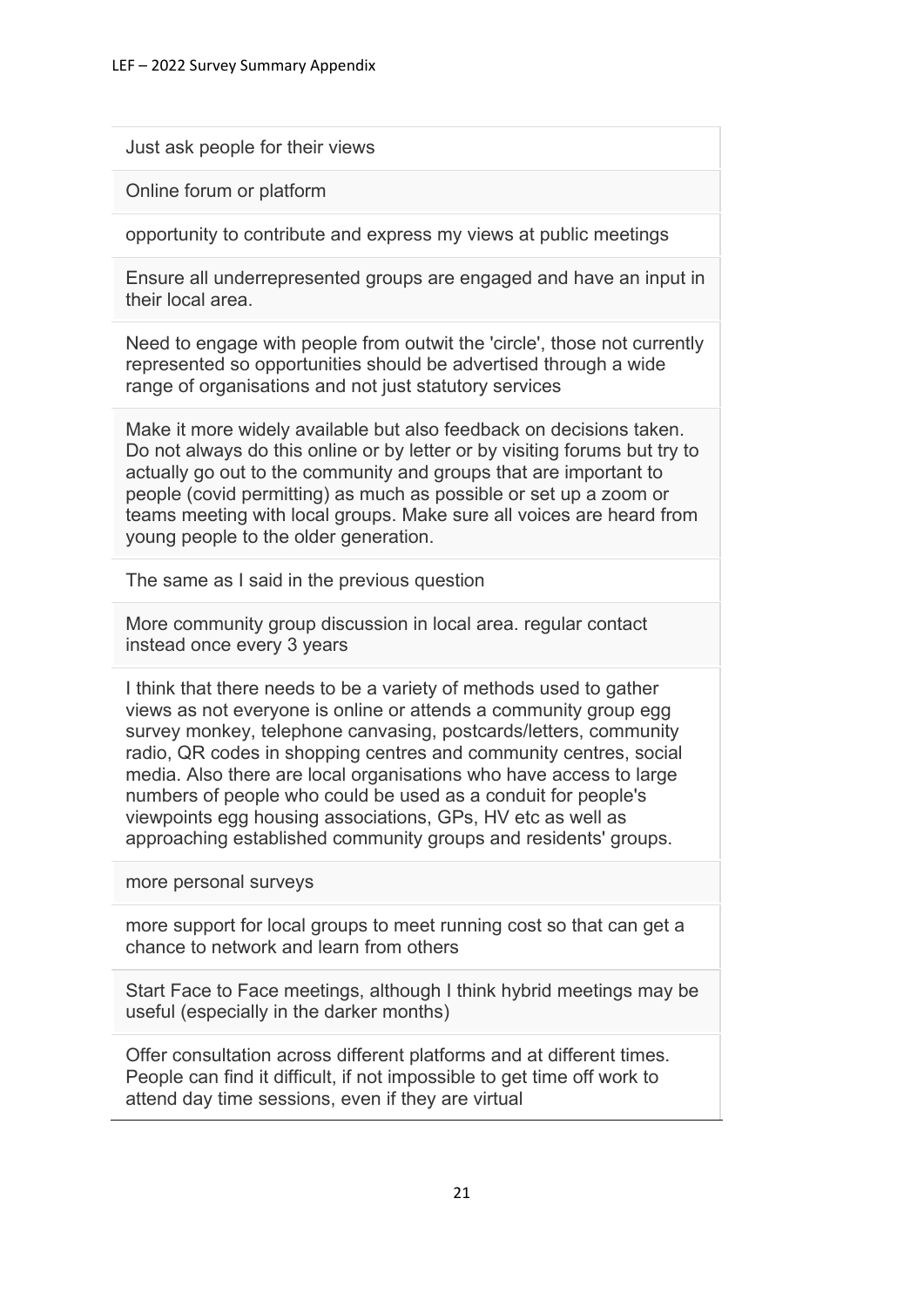Visibility and engagement with the wider community is essential, the least vocal groups are those who should be engaged with.

Local focus groups within the communities

Make engagement accessible and in a variety of formats. Ensure that those involved are representative or the population of Glasgow. Works towards ensuring those with the quietest voice/least empowered have their say.

Ensure that it is available in other languages, that interpreter, BSL is available. Use of social media and target groups already working in these fields who have the skills, knowledge and experience working in those sectors.

As well as going to the usual suspects, broaden your net.

Surveys that are accessible, e.g. social media and/or paper copies, and in a variety of languages. Also engaging with community organisations and groups, including schools, nurseries, third sector.

It's important to try and involve local communities - could there be community discussion groups set up

All health services require trained staff. Put more funds into providing appropriate remuneration packages for NHS staff to attract more people. We probably don't need any more hospitals, or surgeries, just more staff to work in them.

Have a sufficient number of different ways that people can engage. e.g. meetings at different times of day, weekdays and weekends, in accessible locations. Encourage people to know that they will be listened to and their views respected. Put measures in place that will allow carers the necessary cover to ensure that they can attend.

#### Good

Ask people when they're waiting for appointments, people are bored and more likely to speak to you when they're waiting. Incentives for people getting involved, vouchers etc. Work with the 3rd sector who can help you identify people who may want to input. Make more of a connection between their views and changes-what can and will they influence?

Ensure those who reply are a representative sample of the population. Ensure the methods are culturally sensitive and in a variety of languages/mediums. Consider moving away from only a written plan.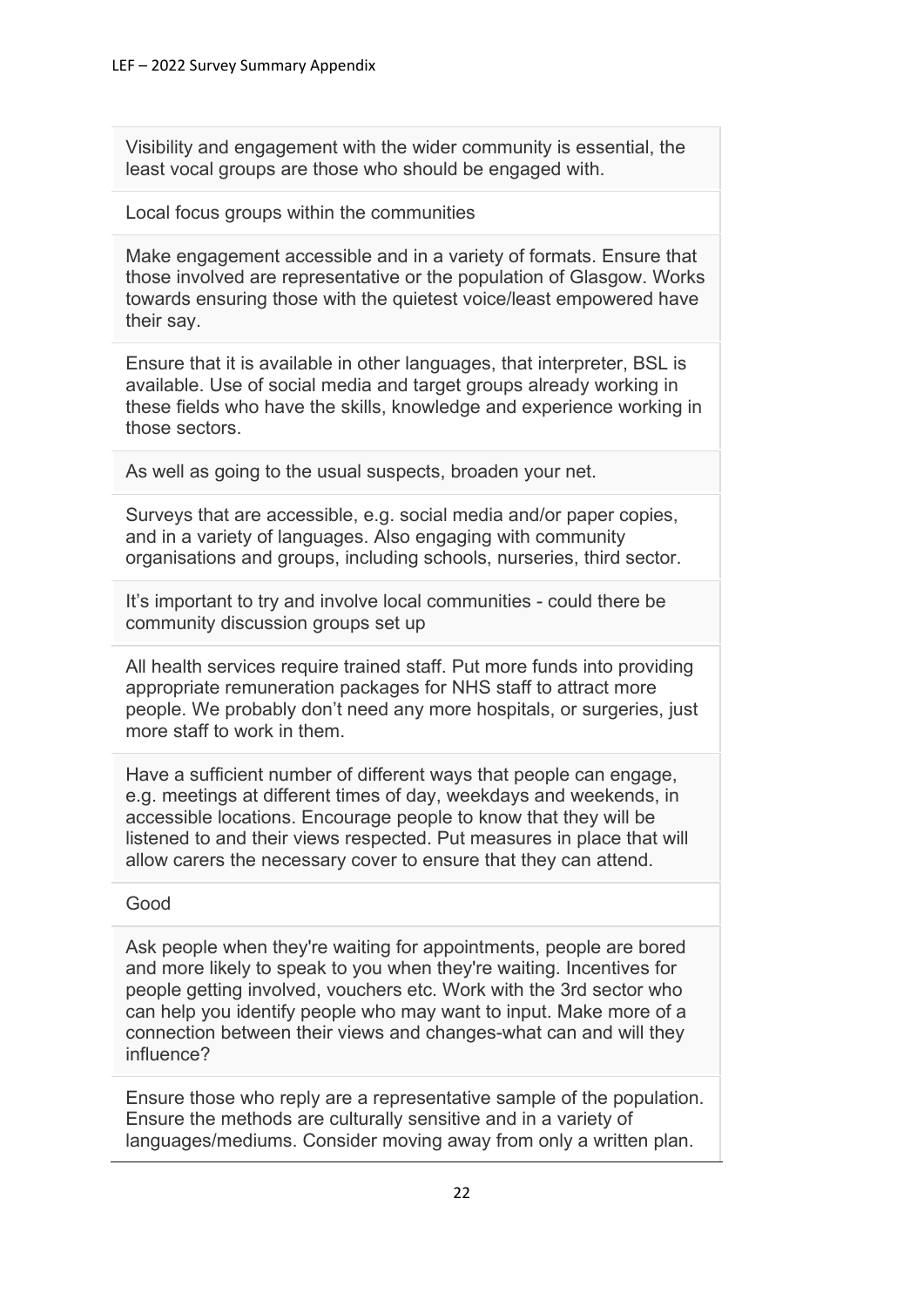ensuring that general public are kept informed and up to date what is happening

Communicate with all the services making all people aware what help is available to the needs.

As per previous answer, advertise on television, newspapers and offer information on leaflets. Have a full document that I can see that includes telephone numbers and how to access all services that are being offered and what level of service is provided. Some services are self-referral and some are not. What are the waiting times for services? Important that information is shared about waiting times to be seen at hospitals and waiting times of operations.

Short public announcements on television

I don't know what HSCP is?

Make it known when the HSCP strategic plan is being implemented and ask if it has improved previous ways of operating. People can often miss changes if they're not actively detrimental or are small changes.

I've never heard of the HSCP, so can't comment.

It seems to me that the HSCP is only understood my working in the health sector. For general members of the public, it is a completely hidden, inaccessible structure with unclear roles. I have little understanding of its relevance to me.

Be out and meet lots of different groups - not just one session. It works for you and convenient but not for us

Look at meeting people at their homes, streets, community hubs and places people go like central station for example.

Reach out further or support local organisations/groups to do so. Don't rely on the same people/groups of people to provide feedback, other approaches need to be sought to include people who don't normally contribute, who are seldom heard and those with lived experiences who think their way of living is "normal" and don't have a voice. Meet with organisations and groups, ask them to be conduits to the people they serve, provide resources to support this, fund events and give people clear and visual guidelines on collation as well as outcomes, more importantly when people will see changes.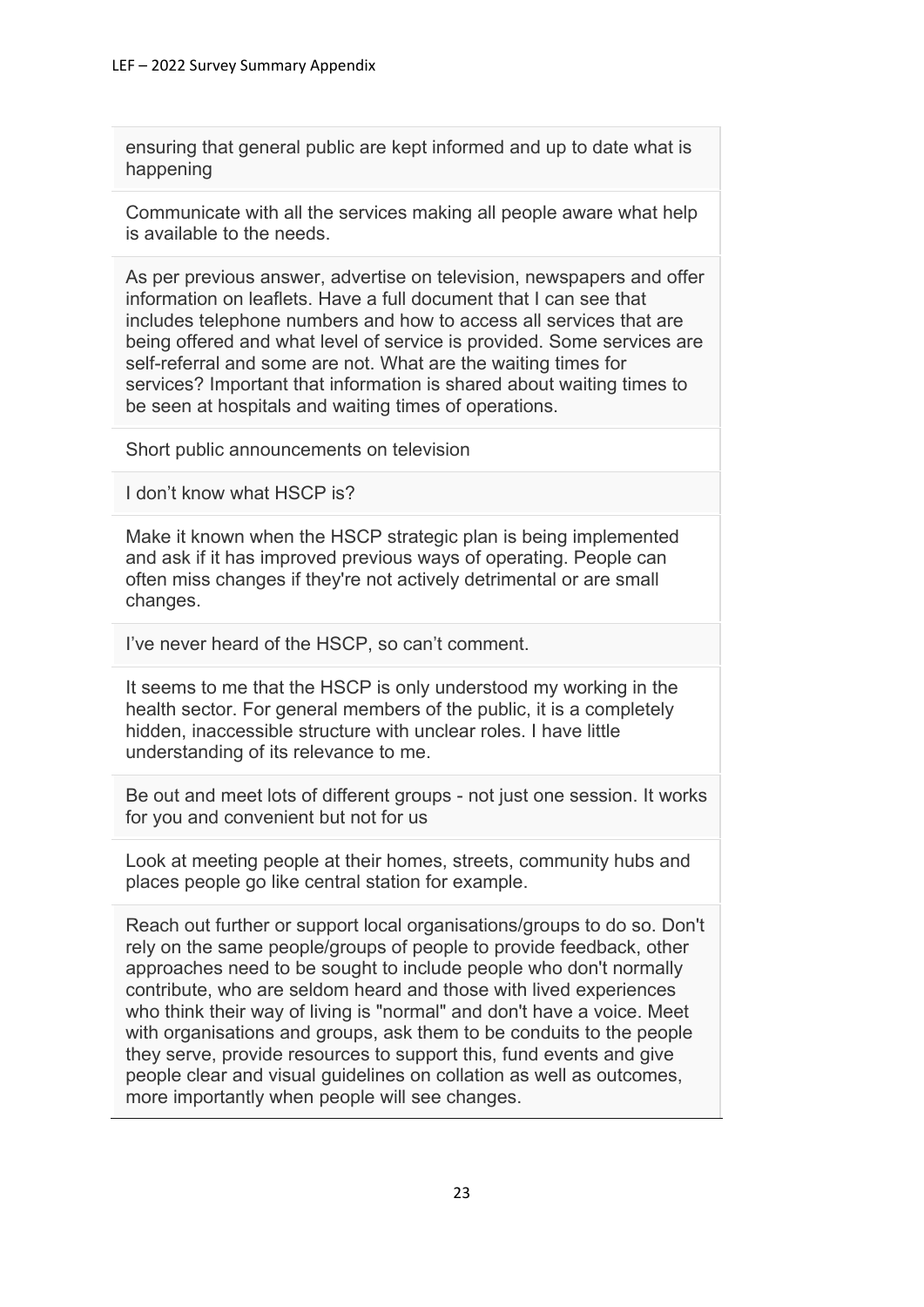younger people - go to schools, communities and places young people are adults - send it to their work, round doors old people - go out and meet them or send it through their door

Road shows Information to be short and snappy not long winded. Papers to be in English not jargon

Attend community council meetings from time to time to discuss local issues with residents and local councillors

Have online contribution not just meetings? So have a box where I can submit my answers. Similar to surveys

# Older and Primary Care Services:

# If possible, please specify areas of Older Peoples and Primary Care Services that are a priority for you?

I did not know they existed for real. Where are they and why there is no way of contacting them nor getting any service

GP Services, face to face are a priority followed by Home Care to keep people in the community as long as possible

Day care services

Care and support to remain at home

Home care services as we are carers for a family member.

GP services

GP services and carers services and allied services and homecare services

Carers primary care GP Services

Reduce waiting lists for all services - physiotherapy, GP, hospital, podiatry and more face to face services

GP access; Home Care Services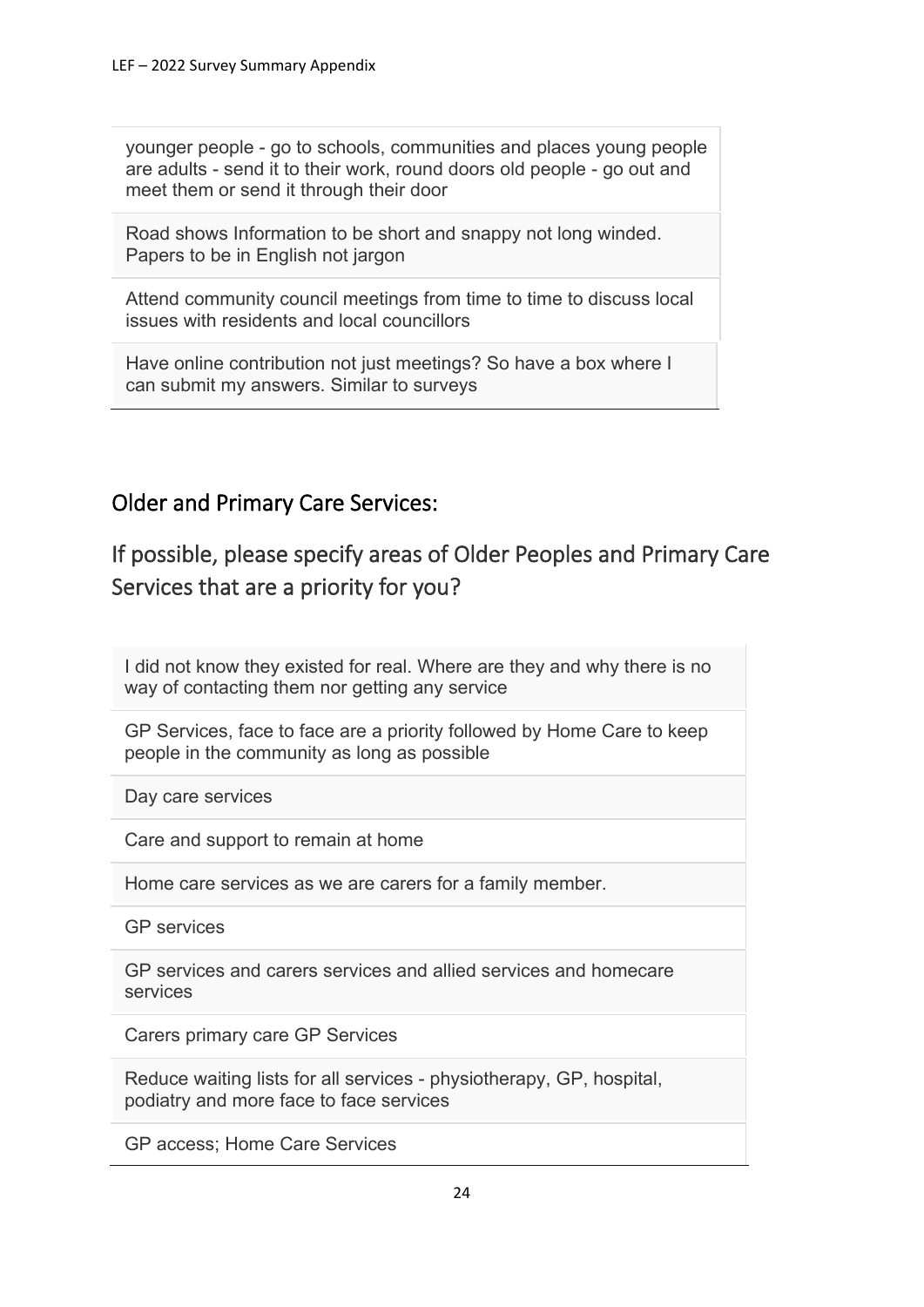More service and support activities in their local community for older people especially for men. Transport is a problem so services and supports need to be local. Support local organisations to provide activities in the community. Older carers need more support - all the centre and supports have been reduced during Covid

Getting a face to face GP appointment that is the priority. I still don't understand why the hospital were running and shops were open but you still can't see a GP. The service is now awful. Homecare service putting old people to bed at 7.00pm ads to their loneliness - there must be a better way to support our older people.

Dementia services are needed most not only for the patient but for the family career., this is Olson goes for palliative care

### GP services

I do not work with older people - my response to Q11 is a reflection of my own perspective as I get older and my understanding of the future needs of the client group I work with

#### Dementia care

give older people as much choice and agency as possible, keep them local to existing support networks

Some people have not seen a GP for 2 years - something is very wrong. Telephone consultation is not good enough. I understand that GP's are individual contractors but this lack of face to face service needs to change.

GP services need to improve - they need to start seeing patients again. People are not getting referred to specialist health service to get diagnosed with long term conditions, cancer etc. GPs are partly responsible for not getting patients early treatment. Once you eventually get referred by GP - you are on a hospital waiting list

Don't work in that area, I work in Youth Work. Ones that tackle loneliness and isolation would be a priority though.

Improving quality of care in care homes. Hiring more permanent care home staff instead of contract workers Improving training of care home workers Improving access to GP services Better training for GPs in mental health treatment

Improved home care services that enable people to remain in their homes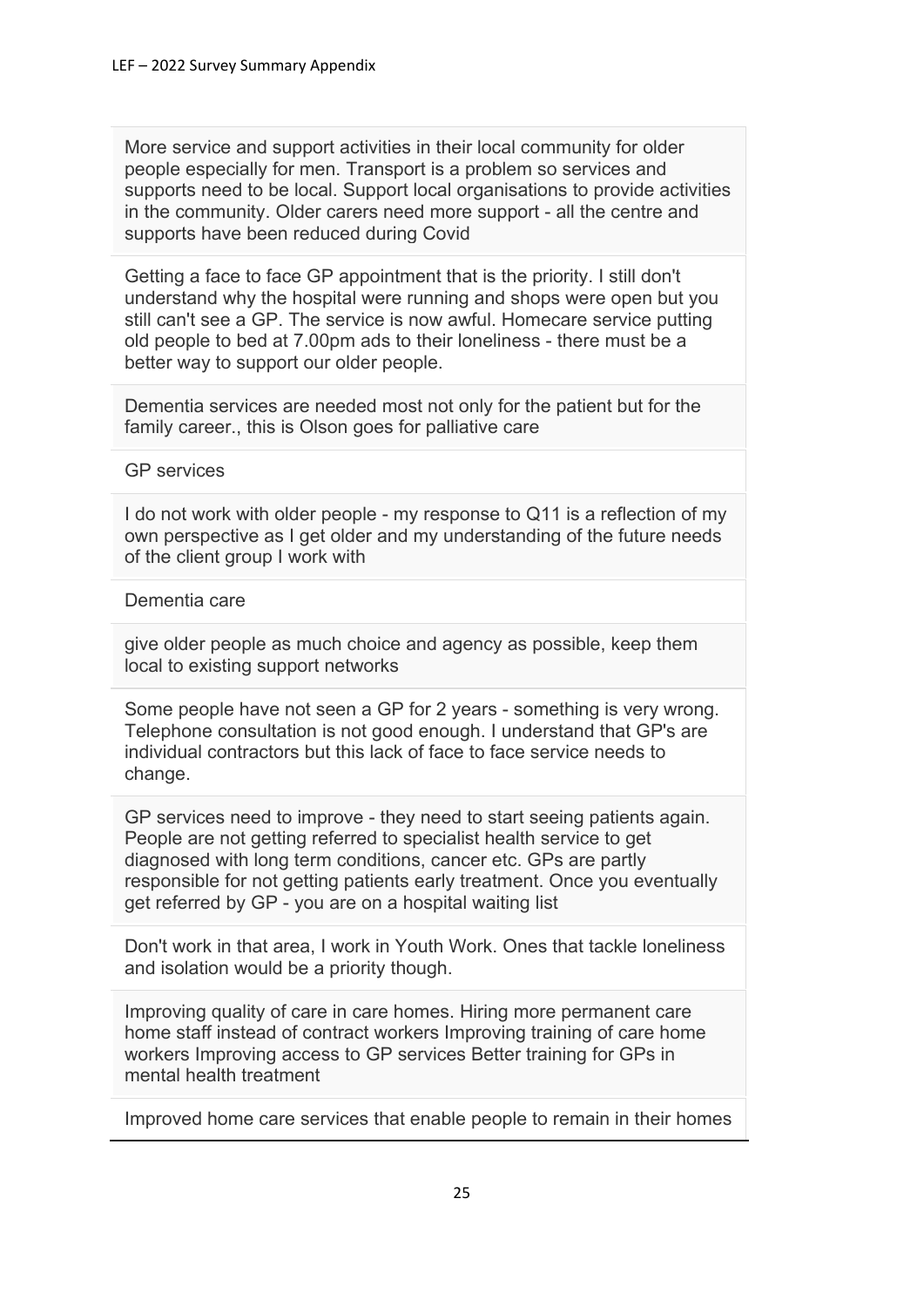Care at home

Brain injury

Meeting other people in the same position. Talking

Primary card is essential to stop some problems before they get worse and tap into all these other mentioned essential services.

Home care and private care homes.

Dementia Units Digital inclusion Sheltered Housing residents access to high quality internet and devices.

Treat older people with dignity and respect

Look after old people better - more supports in the community

access to carers services for older people

G.P. services

access to regular podiatry services which have been non-existent 2 years

Getting to see a GP and good service for people with sensory impairments

Access to GP service - not letting people into surgery. Improve carers services

aid and adaptations to be homes ramps disabled access

Access to GP service is a priority

GP services need to improve - I know we have had a pandemic but every other service is operating OK - dentist, baby clinics, treatment room but the GP can't see people even after getting a terminal diagnosis

health and social care awareness

Trying to get appointment at GP's is really hard. Receptionists are sometimes a barrier

more support and funding for dementia services

Palliative Care/ Carer Services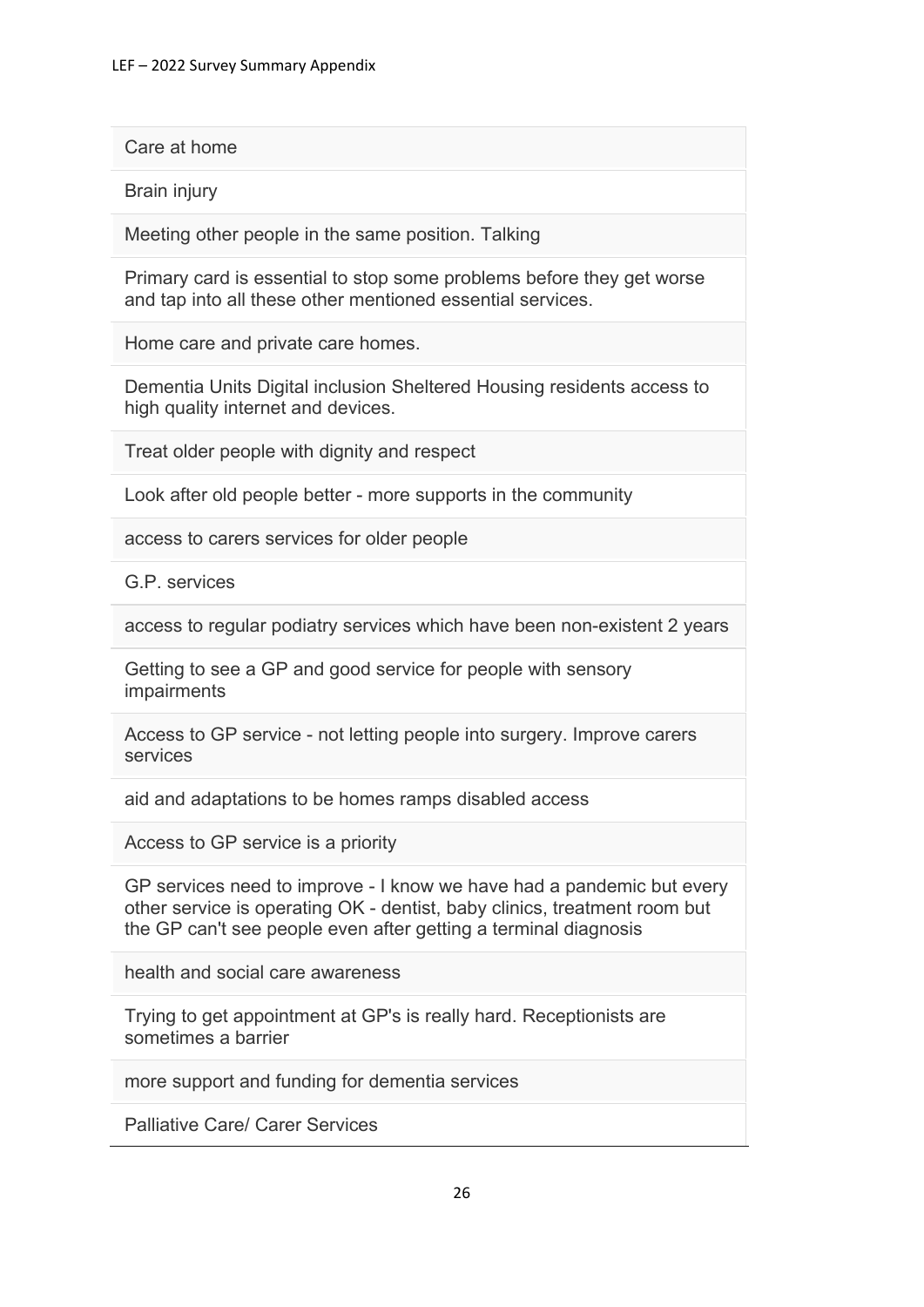### Mental Health

I would like more detail on why we are rating the above, every one of those services are important to people who use them, and situations are fluid and you may have to call on any of the above at any time unexpectedly.

Trying to prioritise it would be damaging to the services I may not have enough knowledge or experience of. For example, I don't even know what telecare is (I can make an assumption). But maybe there is someone for whom that service is vital...

Better transport to get people to appointments and services.

Primary care is universal so it's a good starting point for people to access services. Mental health support is not a GP's primary area of care but they are frequently the first point of contact for people so training and availability of support would be helpful, both for health staff but also the administrative and ancillary staff. In terms of older people, loneliness and isolation are prevalent within this client group whether that's because their health has declined, they have been widowed, and they no longer have the confidence to go out and this impacts on their physical and mental health.

dementia

GP - Primary Care - Face to Face is the top priority

Access to assessments, allied health professionals in realistic timescales

Access to services via GP referral for primary care services are an essential gateway, without this access is impossible.

I think all services are vital in the care for older people

Dementia Care, appropriately trained home care staff and nursing home and residential services

Learning and physical disability.

Re Q. 11 above. I thought it was to rate the questions 1 to 10 in order of preference. It didn't seem to work. Is the Q. misleading? Face to face with a GP

Sufficient and quality care and support for allowing people to live in their own homes for as long as possible.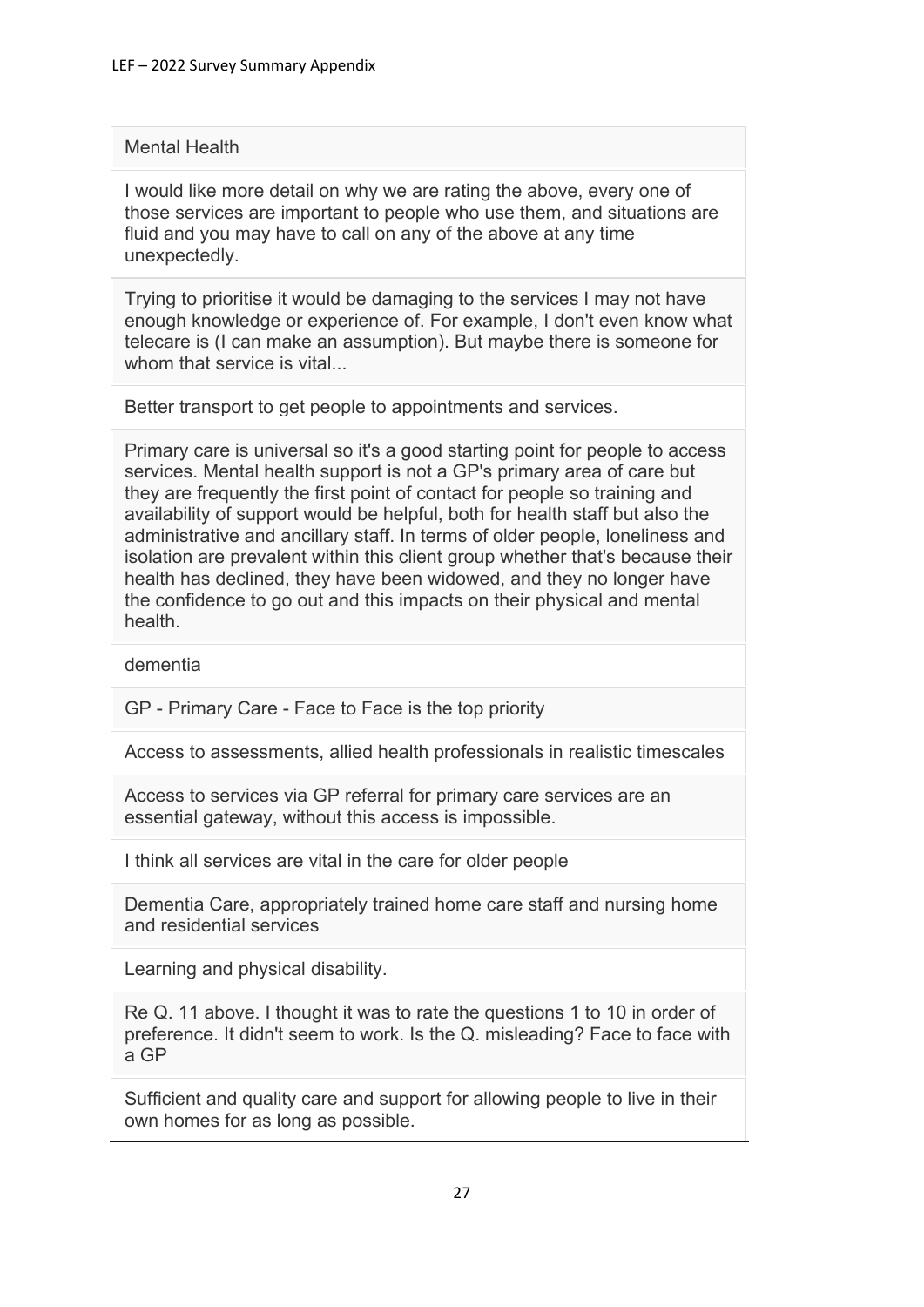Continuity of service - would like to see the same medical practitioner (GP or nurse) rather than a different one each time.

Visit Doctors surgeries

Same as my previous comments - prompt access to GPs and Dentistry, and any subsequent specialist referrals.

Knowing where to get specific help when needed, and reassurance that it would be available and specific to my needs. I am currently in reasonably good health, but would be glad to know that if I should need more specialised care it would be available when required, and I would not have a long wait for care to be put in place.

Good

I care for an elderly relative, so at the moment GP and podiatry

First port of call will be GP, consider longer appointments and speedier diagnosis and fuller understanding of support available.

carers service podiatry physio

Dementia Services, palliative care and home care.

Don't know what telecare services are and how to access them if I need them. Many of the services offered I do not use - the main one is being able to see my GP Why have you not listed hospital services? I am very interested in all aspects of hospital services.

GP access

N/A

What does older people mean? What age?

The standards of residential homes need to be improved, both in public and private situations. Especially private.

Nothing directly relevant at present. It seems to me that people will respond according to their own circumstances, so if this information is being used to shape services, it will be biased by the people who happen to respond.

Accessibility for people who don't speak English. What are services doing for minorities?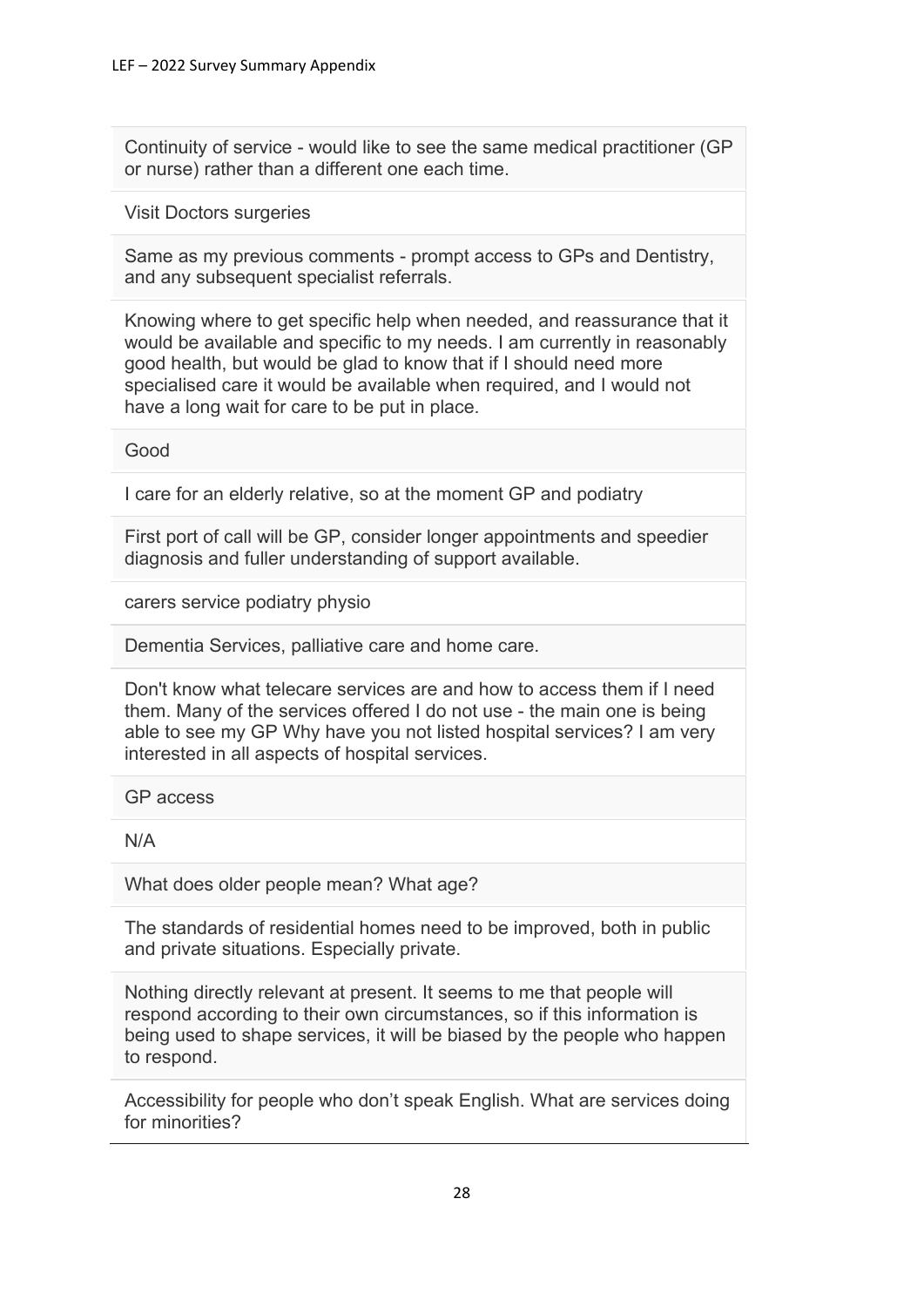#### No

Both are under resourced and need prioritising. Primary care are major players in community health, yet they seem to have withdrawn from the vital community service they have always been, the heart of the community, put there by their patients. Some of the buildings housing Primary Care are not fit for purpose, this needs to be addressed asap, only then can they get back to being that major player. PC need to expand to house many other services (a great example being Bromley on Bow) one stop shop on the doorstep. Support should also be given wider in terms of people needing additional services from GPs, reform filling. Some can afore to pay for this service; charged to the patient as a private business, however for some unrestricted funds are non-existent, this is only going to get worse with current welfare system and the increasing costs for living. Additional funding should be made available for primary care to offer this service wider, it's the difference of receiving money entitle too or securing early retirement through ill health. Older People's services touch so many aspects for others including, dementia services and carers, often expecting more of people and their capacities. These services need to be responsive at the time of need and awareness should be around early intervention to avoid crisis.

Older people are lonely. What are you doing to support them after the pandemic

mental Health Dementia

Access to timely GP and acute healthcare

Nursing homes and old people being mistreated

# Adult Services: If possible, please give us specific areas of Adult Services that are a priority for you?

clarify what services you actually offer

Community Mental Health and Adult Social Work

Home care

older adults/day care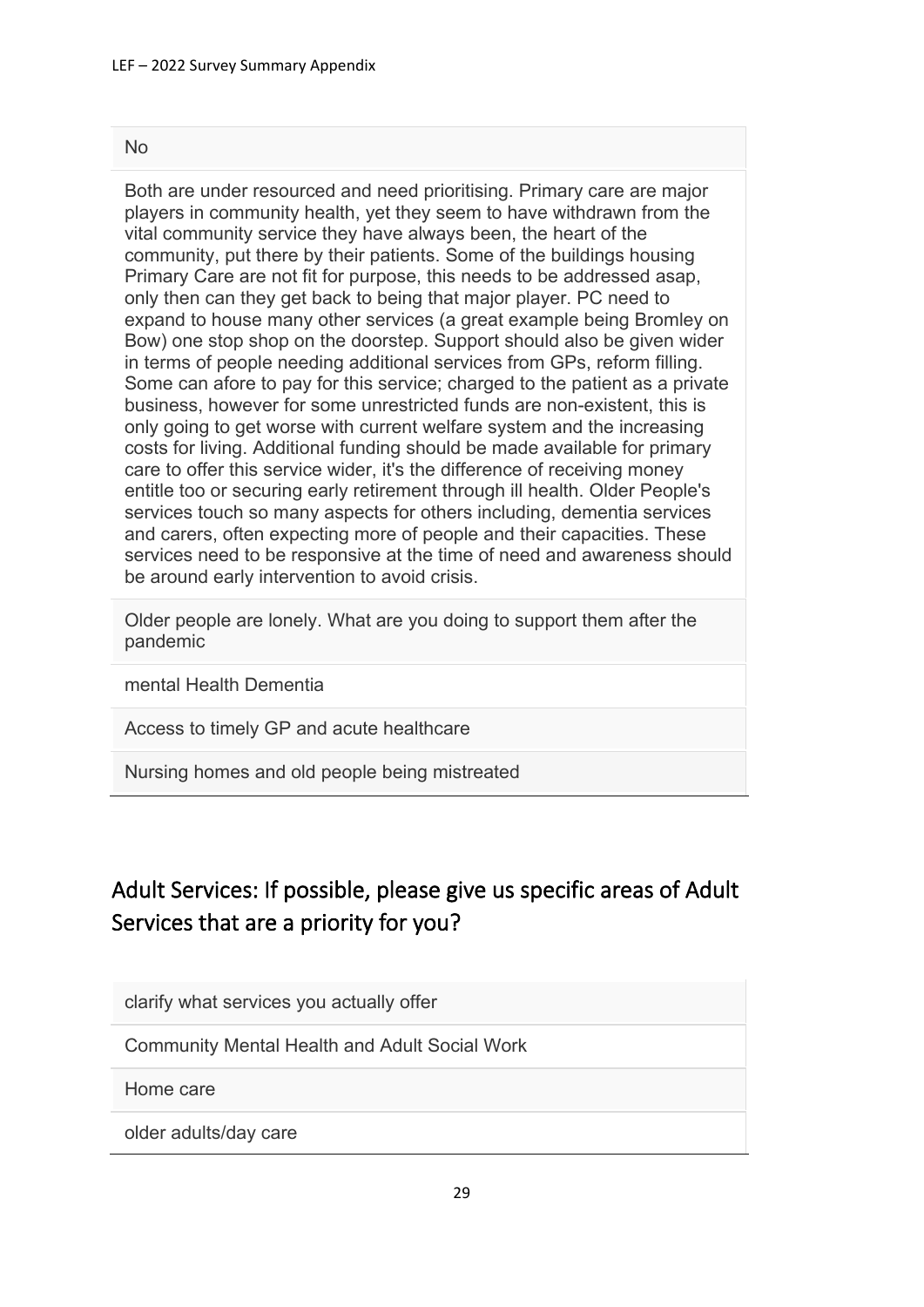Adult Social Work Services and Community Mental Health and In patient mental health

Mental health services Adult social work services

People sleeping in the streets is dreadfully sad and people need help. Glasgow needs to tackle this

Community mental health services

Isolation and loneliness with older people - more supports in the community needed

Getting access to a face to face appointment with a GP for adults - GP need to get back to normal and provide service for everyone.

Mental health has become one of the biggest problems since the covid kicked in. A lot of adults are struggling with not enough beds in hospitals to accommodate them, care in the community could be good if the resources are their community groups would like to help but they have not the funding to do this.

### SOCIAL WORK SERVICES

My response to Q13 is a reflection of my understanding of the current and future needs of the client group I work with

Mental Health - prevention services by developing the community development around connection and relationships, trauma informed.

Access to GP services needs to improve for adults especially those struggling with mental health - telephone and online consultations are not satisfactory

Long term conditions - depression, mental health, pain control

Mental health services

Prompt access to assessment of need from SW then having care plan provided

Care at home

Alcohol and drug recovery services, mental health, homelessness

Care for caters all ages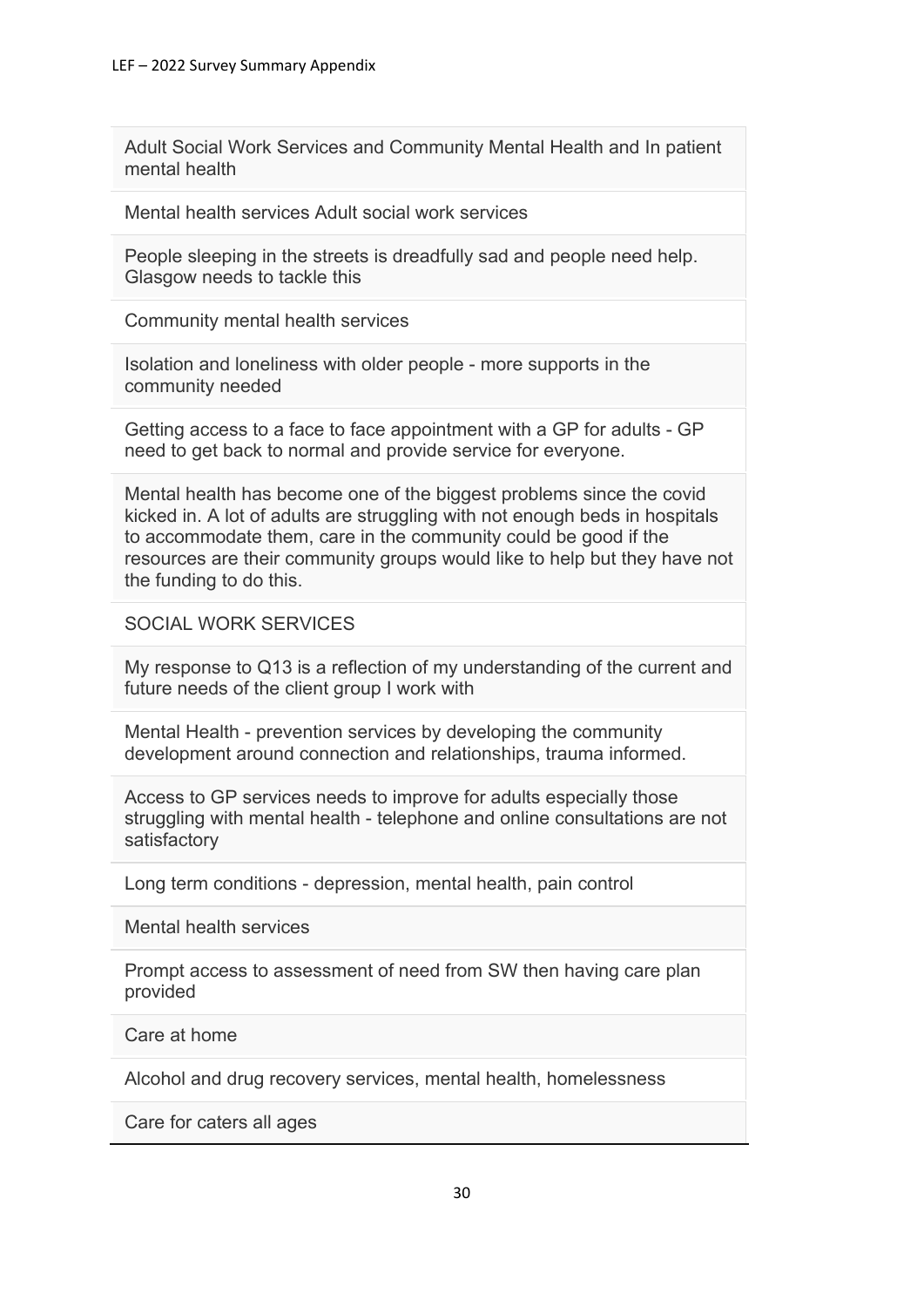more support for mental health local support groups run by the voluntary / third sector not the core HSCP services

They are all essential

Feel more work on sexual health service and stigma could be done

Community Mental health

Mental health services - our mental health has been badly affected over the pandemic

access to mental health services is a priority

too many people living on the street not getting help

homeless and getting houses for young people

need to open up the addiction services again

poor experience with social work services did not really help me left me to cope my own staff were rude to me

Mental health service - long term condition - not much support for families

Letting people know what is available and how to get services

The waiting list for community mental health services is too long

mental health services are a priority

More community mental health services and better publicity about what services and help is available

Mental Health

community mental health services safe places provided out with 9 till 5 and at weekends

Mental Health

Again I'm unsure of why these are being rated.

mental health service and tackling addiction

Mental ill health - there are long waiting lists for services.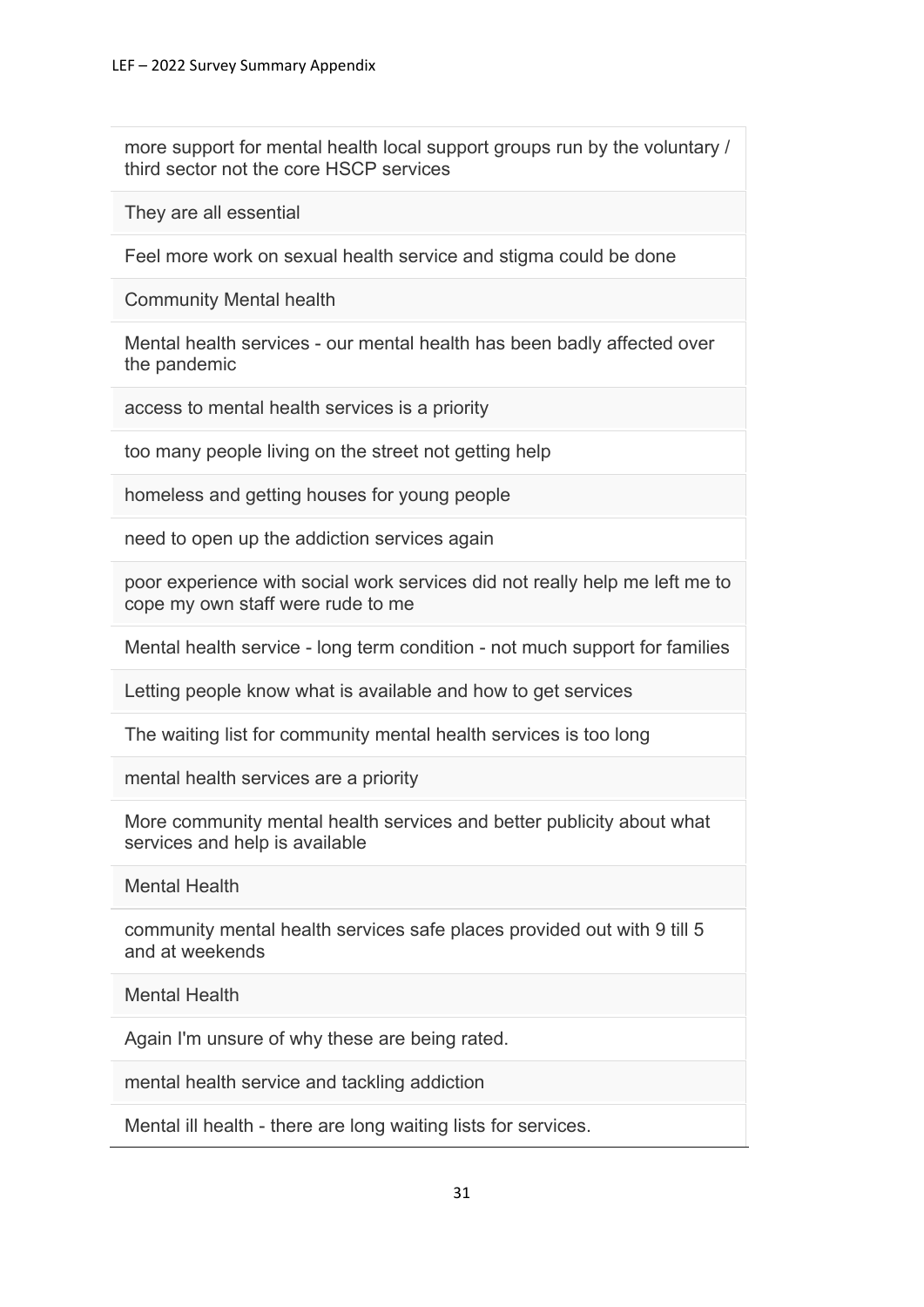Good services when you need them

mental health services in the community

Adult Social Work

The increasing issue of the need for timeous mental health support

Support via Adult Social care is another essential gateway that feels like a very low priority.

all these services are vital within a community

Younger People with Dementia and carers

Social care - learning and physical disability.

CPNs

Mental Health services as poor mental health can affect us all at any time in our lives, and is a major issue in the West of Scotland.

Supporting homeless people get a house and maintain a home

As in 13 above.

Good

Homelessness

Most interested in GP services and that is not included, next would be hospital services and not really able to prioritise as there is only one hospital service listed.

GP services

Mental health services.

None of the above relate to me. As above

I'd like to know more about what Glasgow is doing to solve the HIV situation. What are the service, what is the awareness and what is working

This service needs to be much quicker in their response, waiting times have been unreasonable. When people are referred, that is when their needs have been identified, often after many months of trying to cope on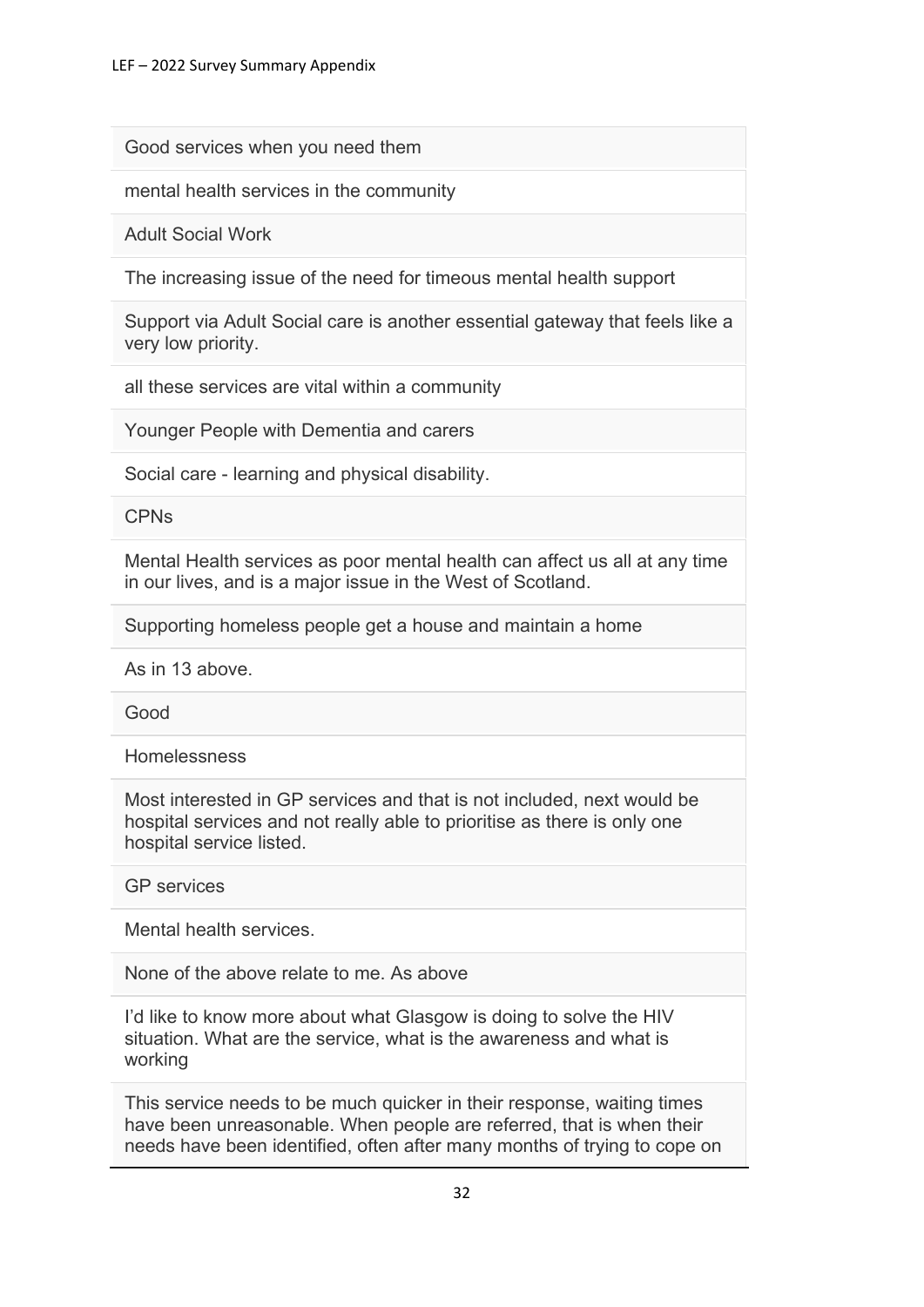their own. Months for waiting just for assessments are often inhumane. Adult services also need to work more closely with housing services to ensure any housing adaptation needs are addressed asap, to support people to live well in their own home. Funding is often quarterly and people regularly put back and put back because of other priorities, meanwhile making life hard for people and their families

Mental health services that are not only when you are in crisis

## Mental health

Why is there so many homeless on the street. What is being done about this?

# Children and Family Services: If possible, please give us specific areas of Children and Family Services that are a priority for you?

For the unpaid kinship care to have support and be treat the same and for a lot of service to stop saying we informal kinship care

# **CAMHS**

Foster care and residential care and children's and adolescent mental health support CAMHS all of the above are really important to be honest as for older people before

## NOS 7 No's 1

Support for families who care for someone with autism - there is no services out there, long lists to get help or a diagnosis, life is hard for carers - very little support as well. Social work also need to support families and protect young children - too many children and young people are slipping through the net

Difficult to comment when not sure what all the categories are.

More support for families who are struggling either with the cost of living or looking after children with a disability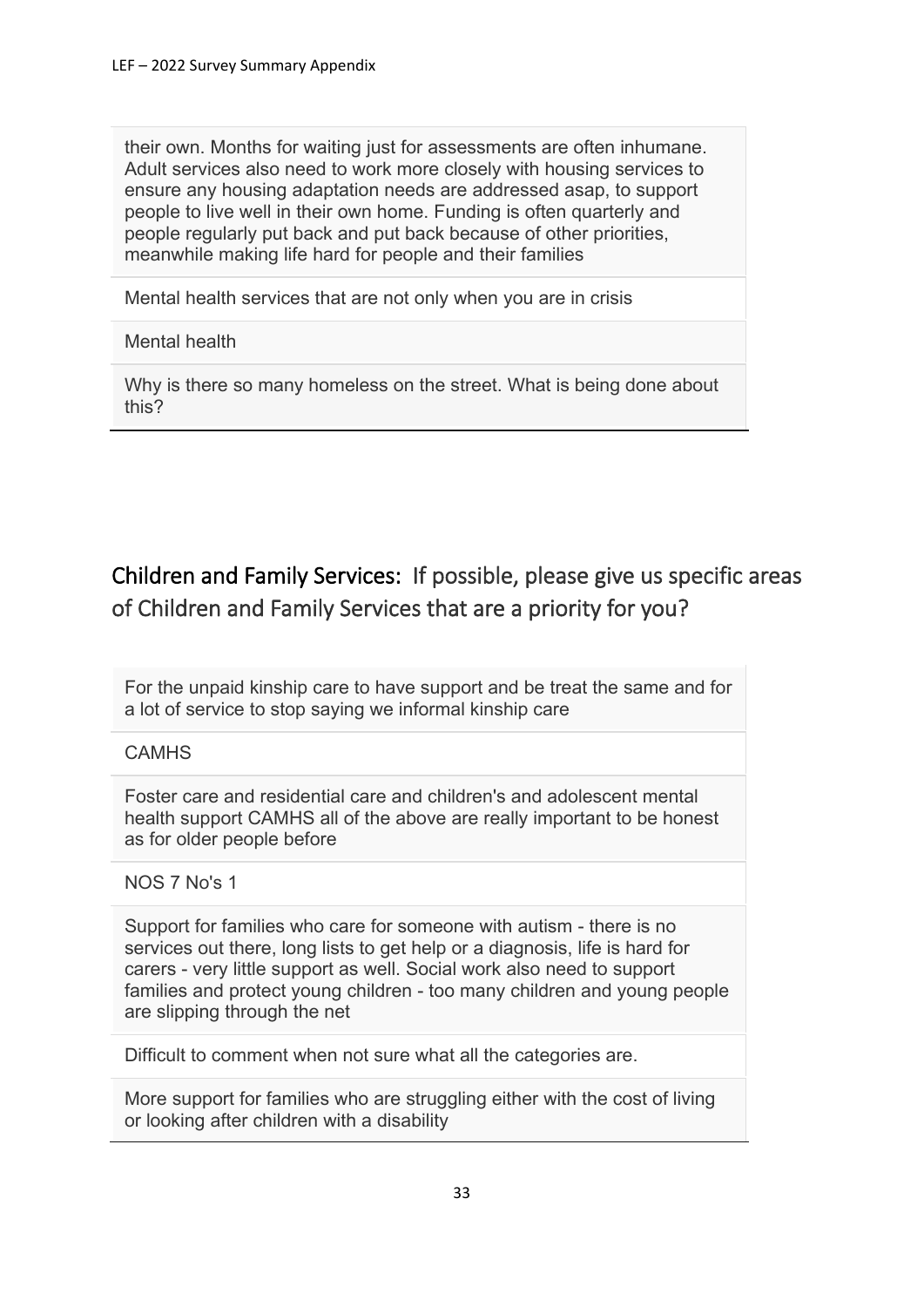Social Work should provide more support for families in order to prevent children being taken into care - if it is safe to leave the children in the family home/their community. Families are crying out for support, with household bill, caring for their children, as there at very few community supports in west of Glasgow. Young people need to be supported to give them the best chance in life.

I live in an area that needs supervision in the family life children are being neglected, some parents don't know the most important things that children need to be healthy and improve their lifestyles. Their values are all wrong buy the children an expensive toy and dress them up in the latest style, but do not put enough food on the table, there seems to be this culture of go to food banks, lie to get the best benefits.

Child mental health services

I have reflected at Q15 on my understanding of the needs of carers / parent carers - the most discussed areas of anxiety are the continuing needs of children/young people with complex needs as they reach adulthood. The other huge area of concern we hear from carers / parent carers is the length of time it takes to access CAMHS and then the even longer time spent waiting on services 'kicking in' for the cared for child/adult

Access to face to face GP services for young families. Some families (carers, kinship carers, children with autism) with are really struggling with life, health and social pressures

Family support service in the west of Glasgow

Mental Health

Social work

Preschool community support, HV by health visitors

**CAMHS** 

Again places to meet and talk

I feel CAMHS is not fit for purpose and actually was damaging when we tried to access the services.

Camps and mental health for young people

Social Work, Mental Health, Youth work provision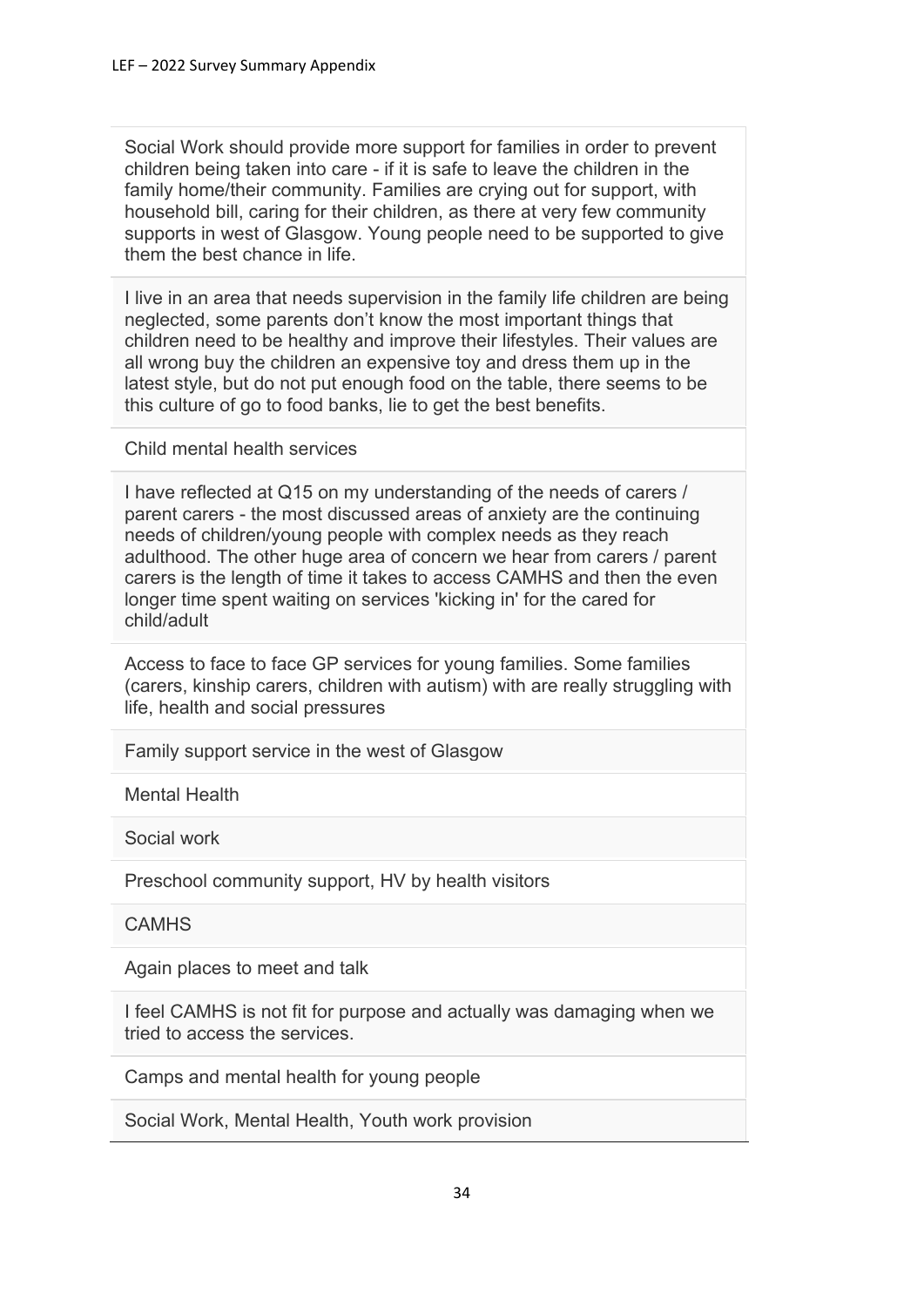Young people mental health

Getting an autism diagnosis and then getting the help and support to families

Autism diagnosis and services

Support for Kinship Carers

children cared for in homes

residential services

Children's mental health service

Mental Health

As above all of these are important.

young people getting better access to mental health services

Diagnosis and support for families where a child has additional support needs or is suspected to do so, particularly for neuro diverse conditions.

kinship care

Clear pathways of support for young people

Mental health support

all services are vital in a community

Respite and support for families affected by disability.

Regular visits to see if we are still alive, or have circumstances changed requiring more social services input.

Children and Young People's mental health and counselling services, who are currently inundated as a result of the impact of Covid and lockdown on young people. So many children are still trying to cope with what they have endured and getting help is almost impossible.

The adoption process needs to be more streamline - the time between matching families to children to getting final conclusion is too long.

As above in 15.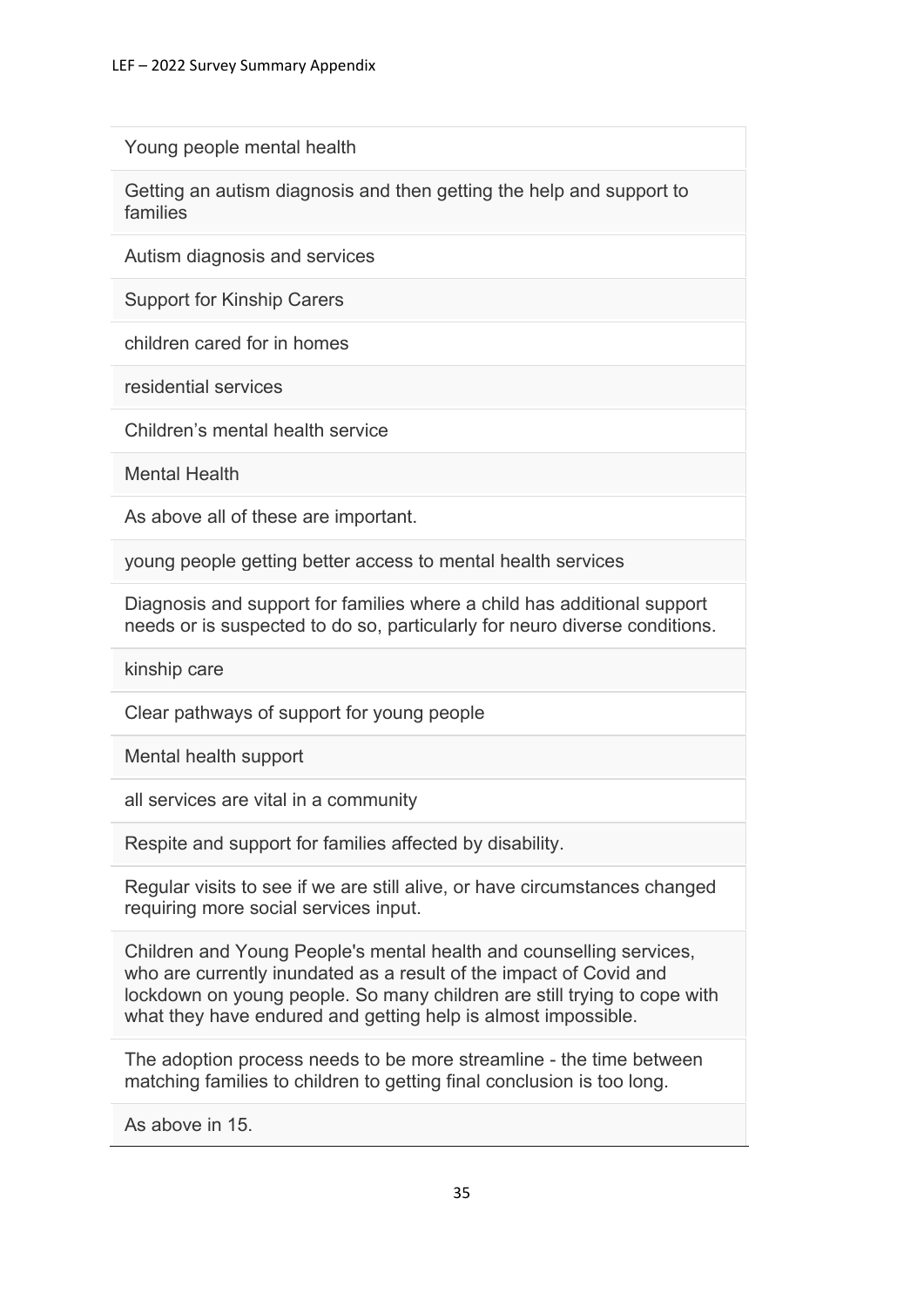CAMHS as there's such a huge waiting list

prevention is better, have more community services that provide protective factors, support parents to be better

does not affect me really

Health visiting/ family Nurse services

Pre-birth assistance and then ongoing help when baby is born and specialist care is required by babies / small children

All are essential in one way or another

GP services

I want to know if sessions on children services. Not sure if there is any information sessions

What is being done for youth hanging around town drinking at weekends? Young people hanging around streets. Where are community groups for them?

CAMHS, waiting times are awful for waiting children and their families. Social work services are extremely under-resourced

Mental health services - it is not visible. What are schools doing around this?

Children's homes. Residential. They're not fit for purpose

Other community health priorities: Are there any other Health and Social Care issues that you would want to discuss or highlight as a priority not already covered?

Tackling the Mental / Physical Health issues of Social Isolation

Fair and ethical commissioning with service users involved from the start

Dedicated community staff support for unpaid carers for their physical and mental health especially when caring for someone with a mental illness

Mental Health services and supports for older people and older carers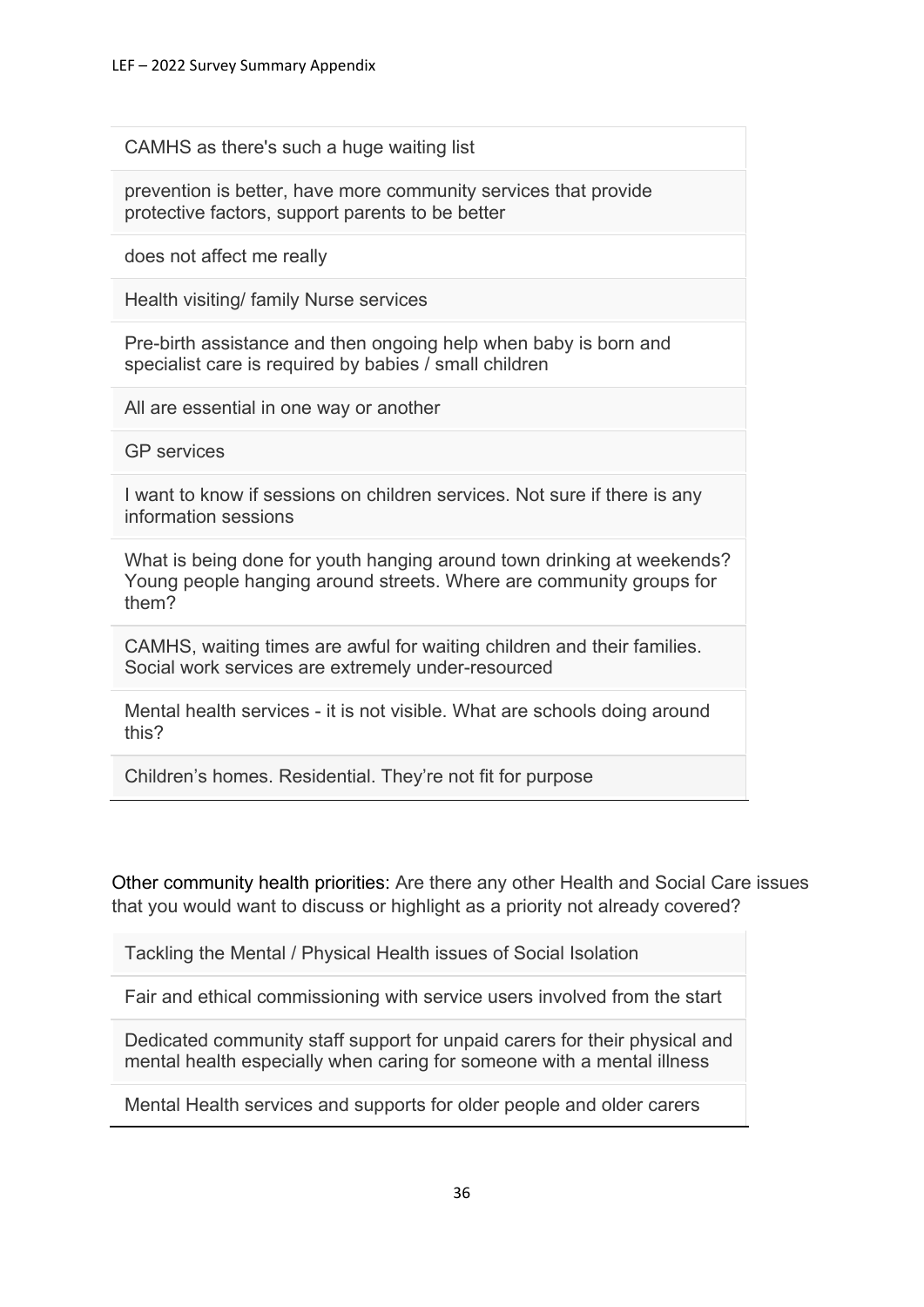Face to face appointment with GP's for all ages - take the pressure off families and the hospitals

No, keep Glasgow Children Heathy and Happy.

Unsure if these are HSCP issues: ongoing PPE issues and costs to services delivering care support for disabled children/young people/adults, period poverty of young disabled women

Connecting people. Loneliness and isolation have a huge detrimental impact on wellness. Covid anxiety is prevalent in our communities and each individual has been affected differently. People need the opportunity to meet in a safe environment where they can have the opportunity to explore how they feel now. For some, transformational change has happened and they are confused about what they have lived through.

Working with Housing associations to provide appropriate housing for people with long term conditions, caring responsibilities, needs to more responsive, flexible and compassionate

Improve GP service

GPS keeping door locked is a disgrace.

Lack of real integration between health and social work (that's my experience)

Time to talk is important.

Benefit and entitlement. The processes are very difficult and intimidating.

Gap appointments and the shift to digital services. Like is it really better…..better for who the service or us

Better links to hospital services - better communication

concern over charges that are now applied for service users that used to be free for example podiatry

getting houses for young people

more training for home helps this would allow people to remain in their own home and stay out of nursing homes

Support for families for people with long term medical conditions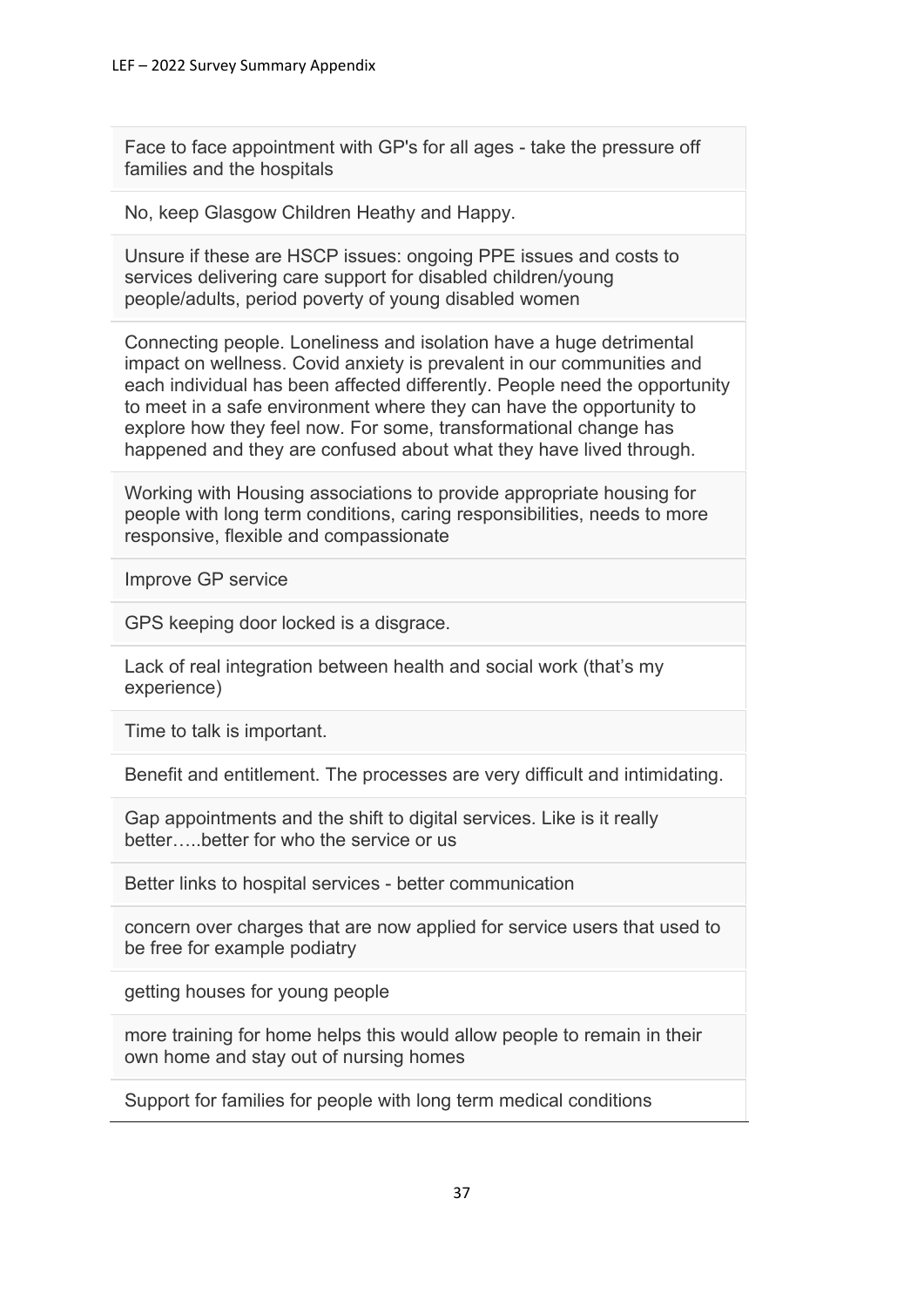All starts in the community - greater education about what services are out there. Better communication and information

I have had good service from GP's and health service

Just access to GP services

looked after and accommodated

mental health services should be provided on a 24 hour service no support after 5pm and no help at weekends

Poverty, Social exclusion, Inequalities

The threshold for access to social services is very high and although adult support and protection is for individuals who lack capacity, my concern is that capacity is a spectrum and people may miss out on support because they don't meet this threshold.

More outreach service in the community

Increased awareness and access to acquired brain injury support

a contact within the HSCP would be good to liaise with

I don't believe that it is possible to rate the importance of different services as they are all essential and part of an integrated care pathway, therefore I have not done so.

Disability/Respite services for children and young people affected by any disability.

Removal of many things from free NHS 1948 original obligations. Dentistry, podiatry, prescriptions, glasses and eyesight, polyps and now ear conditions like wax.

Counselling services for adults and children

Financial Inclusion, Poverty, Employment

There should be more local coverage / information available about services that I can access in the north east of Glasgow.

**Dentistry** 

Separation of infectious disease treatment and other important health issues like cancer treatment.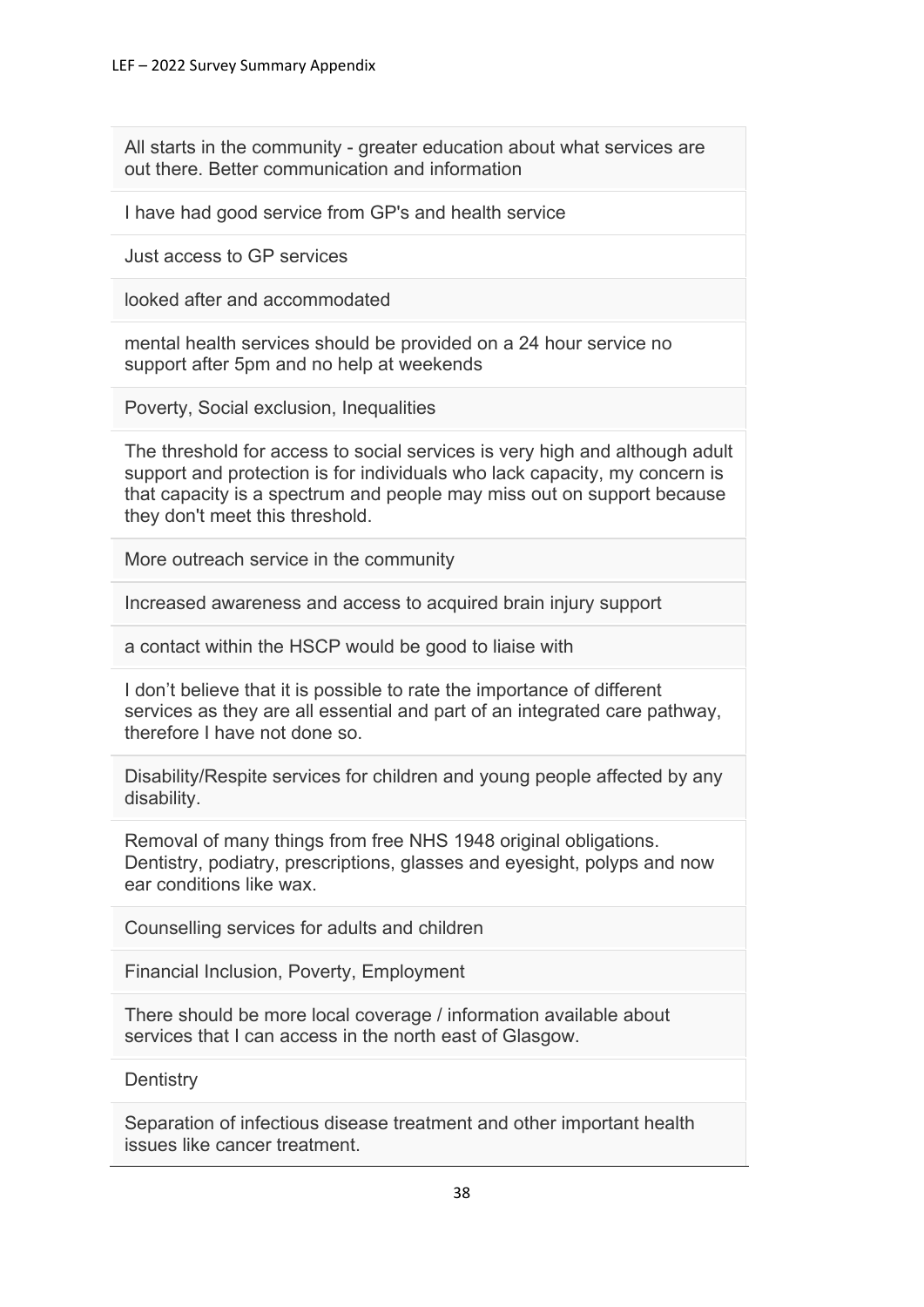9-5 meetings when we work. Can we make them later in the evening

Mental health for children/education. Schools are not coping with increased presentation of poor and declining mental health issues in their pupils

Mental health support, wellbeing support and support isn't led by crisis and demand.

IJB: The HSCP Integrated Joint Board (IJB) is the governing body for Glasgow City HSCP and the Public Engagement Committee is a subcommittee of the IJB.

Alleviating Social Isolation / Face to Face Services resuming

How to widen knowledge and understanding of the role and responsibilities of the IJB.

Fair and ethical commissioning Meaningful service user involvement

1) Funding earmarked for dedicated support workers with practical and administrative support and digital support (not just sign posters at carer centres) for low income unpaid carers for support with their own mental and physical wellbeing while caring for especially mentally ill cares. 2)Better Community wellbeing programmes delivered in local Community centres for public health by trained local wellbeing trainers through an education and training collaboration for example 3) Funding earmarked for Community mental health wellbeing awareness social clubs for those with and without mental illness for adults and children and families and carers especially to tackle social isolation and pandemic anxieties and to encourage community led wellbeing groups and not just those with soc6media likes 4) Targeted & themed funded collaborations with freelance creative and local community interest companies CIC and social enterprises using relevant models of good practice 5)More integrated GP practices with nurse practitioners and mental health staff and allied health physiotherapists etc 6) Better local leafletting and posters for digitally excluded and low income and multi ethnic communities 7) Responsive and regular HSCP facilitator led workshopping with service users community groups and individuals to create a flexible and responsive and caring new HSCP plan especially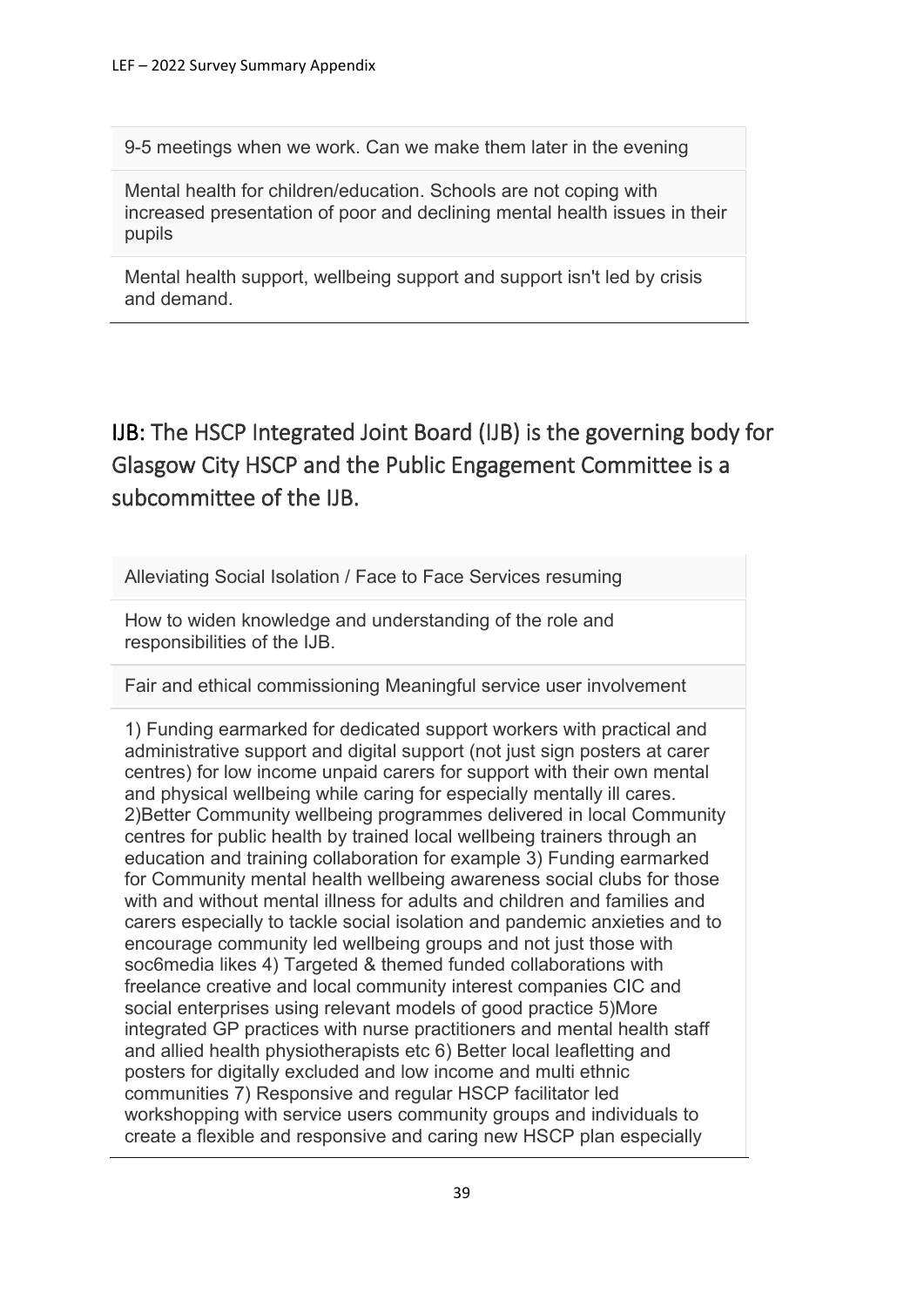factoring in the efforts of the pandemic on committees and people waiting on care because of pressure on NHS

I would like that service users were represented at the meeting equality and lived experience

Homelessness, tackling waiting lists in all areas, support to families who are unable to get support, getting back to face to face appointments

Timely access to GPs and the health service. Where older people stand in the priorities for treatment. Highlight the gap between demand and resources/funding in the NHS and consider how to deal with this.

See above - isolation and loneliness in older people, supports and services in the community for older people and those affected by poor mental health, opening up halls and Health centres so the public can meet again

GP appointments - getting GP services back to normal and more supports for families in their local community.

GP surgeries, people need to have a face to face consultation with GP'S. this would cut down the accident and emergency calls,

involve the public or change the name

I am not aware of the IJB - how widely the committee minutes are disseminated and how often they meet would be a useful link to all care services

More open and public process for enabling a cross section of Glasgow residents to be represented - and involve them in finding ways to make it happen. Too much jargon and acronyms make it seem alien and inaccessible.

possible role for citizens assemblies participatory budgeting

Yes, locality plans to be more targeted. This would see more joined up service provision while helping neighbourhoods to identify gaps. Taking a place based approach and incorporating the 20 minute neighbourhood view could be beneficial

Consistency of services, responding to the huge 3rd sector under investment and risk assessing/understanding the impact this will have on communities and likely impact on social and primary care.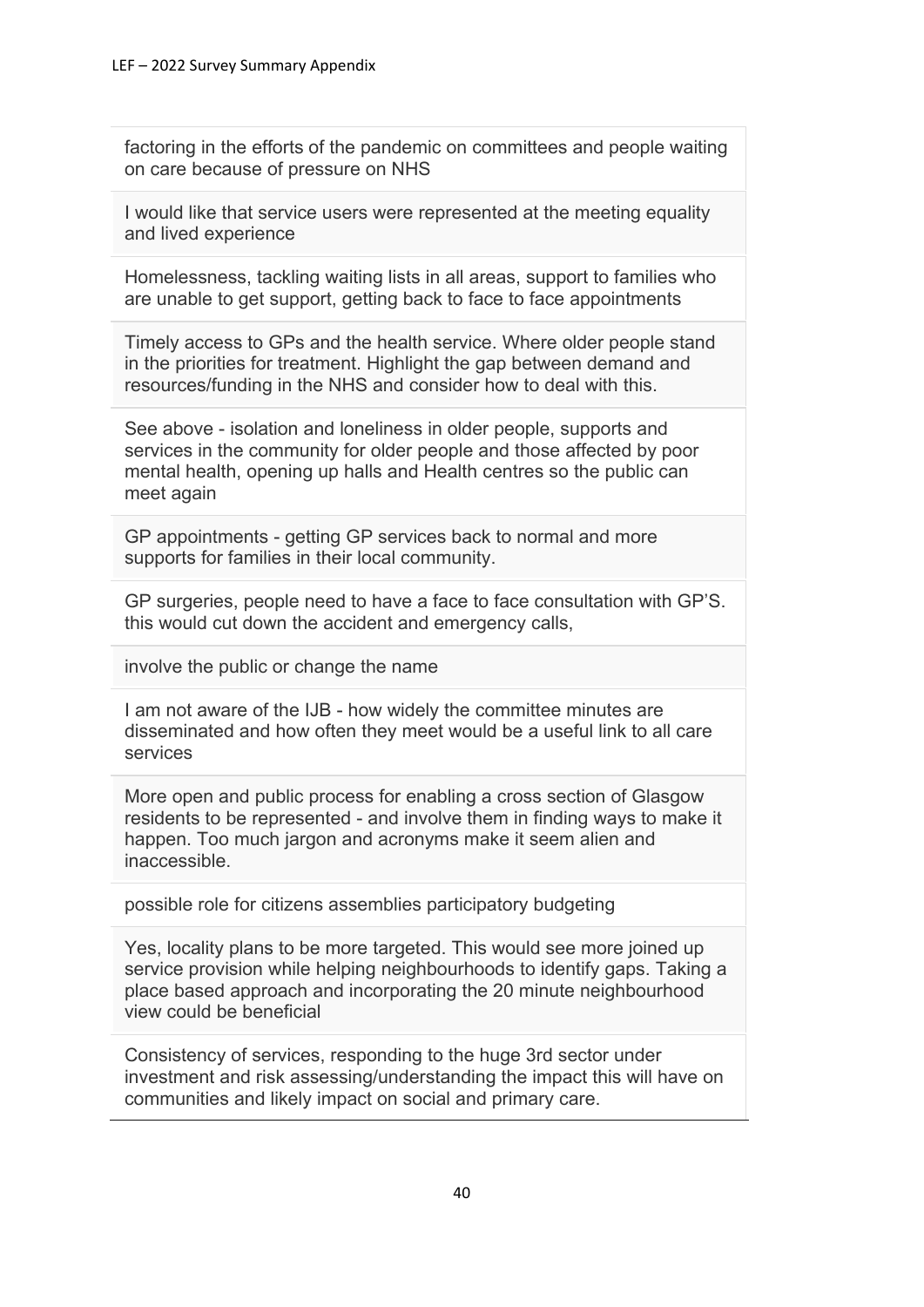Access to face to face GP for all ages - online and telephone is not good enough. Support for families. Waiting list for children's mental health services.

Improve GP services and lack of family supports in the West Glasgow

No

Need integration embedded in SW practice. It's far too fragmented with no real co working or co service delivery. I received appalling service and contact from social work good input from the rehab team. That's supposed to be an integrated service but there's no social work staff on the front line. No point on having the service managed by a social worker but only health professionals providing front line delivery

More accessible and transparent - able to feed in to meetings and get feedback.

carers issues, mental health services, information about what grants and support that are available for local community groups

Peoples right to the city as opposed to big business.

No

Digital inclusion, funding for access to high quality external supervision/ counselling for third sector staff to avoid burn out

They should listen to the public and find out what they need

mental health services and drug abuse

Can't think

don't know

More publicity about the work the committee does and how local people can have a say on the topics discussed by the committee

Getting information about service in order to improve access to services

Supports and services in local communities

Isolation is a real big problem. People are terrified to go out now

like to know more about what they do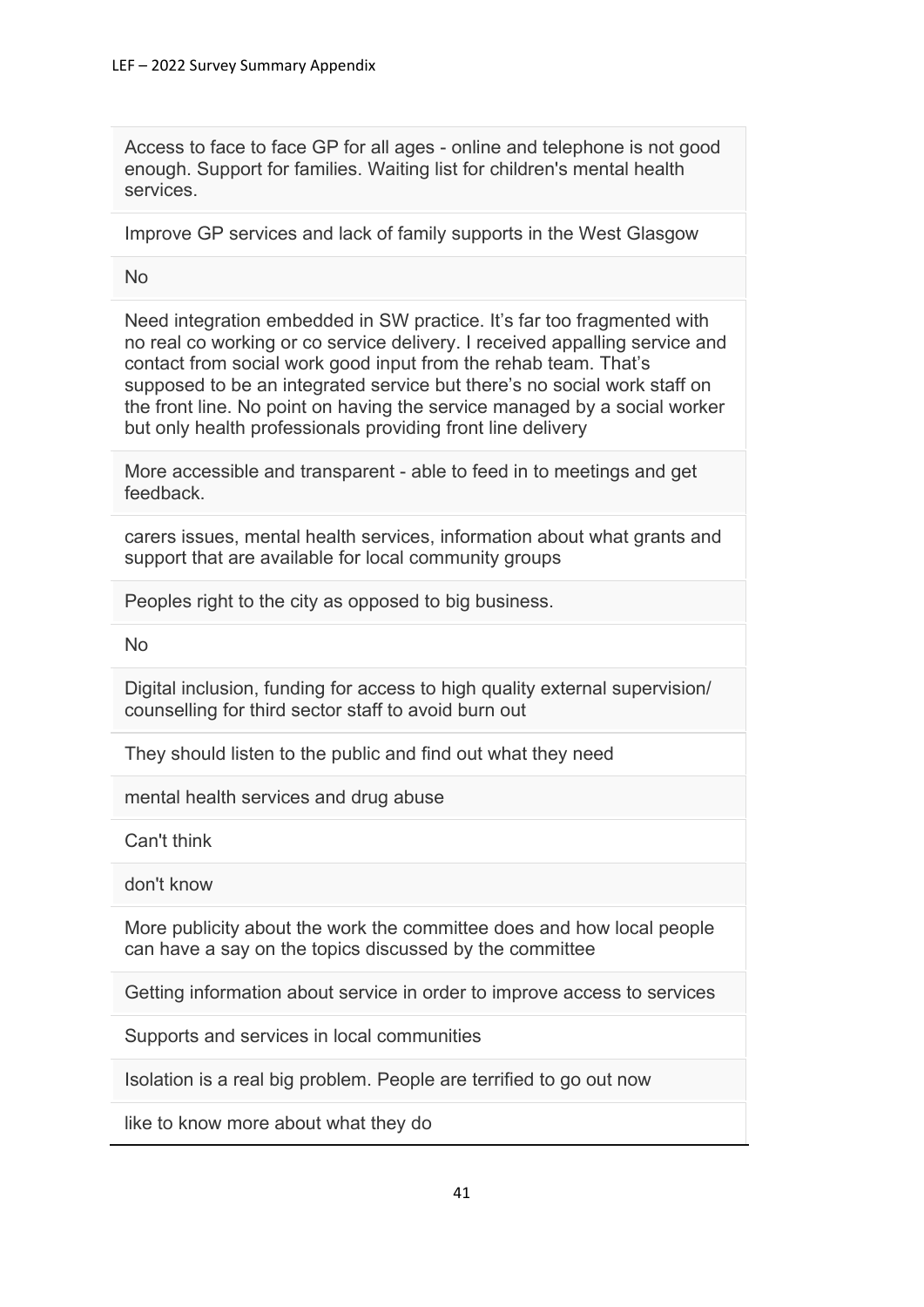Support for people with condition

Where would the average person go to put an item on that committee? Information is key.

Communication with hospital

People should be allow to join a committee

Long waiting list for both children's mental health services and adult mental health services

Can't think

Don't happy

Residential child care

Don't know

Easier to access all service -

to many abbreviations which people find hard to understand more publicity about when they meet and what they do and how to take part

Lack of mental health support Not being able to see GP

Supporting young families / making accessing services easier More recruitment to forums of young people Support for carers

Supporting people who have little education, little understanding of English, and don't understand how system works. How can it be improved?

access to mental health services especially men between ages of 16 - 45

The cross over between mental health and recovery services and how they can work together.

Outreach services

why are community reps treated differently from elected members and officers important to get feedback don't talk down to people it does happen sometimes

Community Nursing / Doctors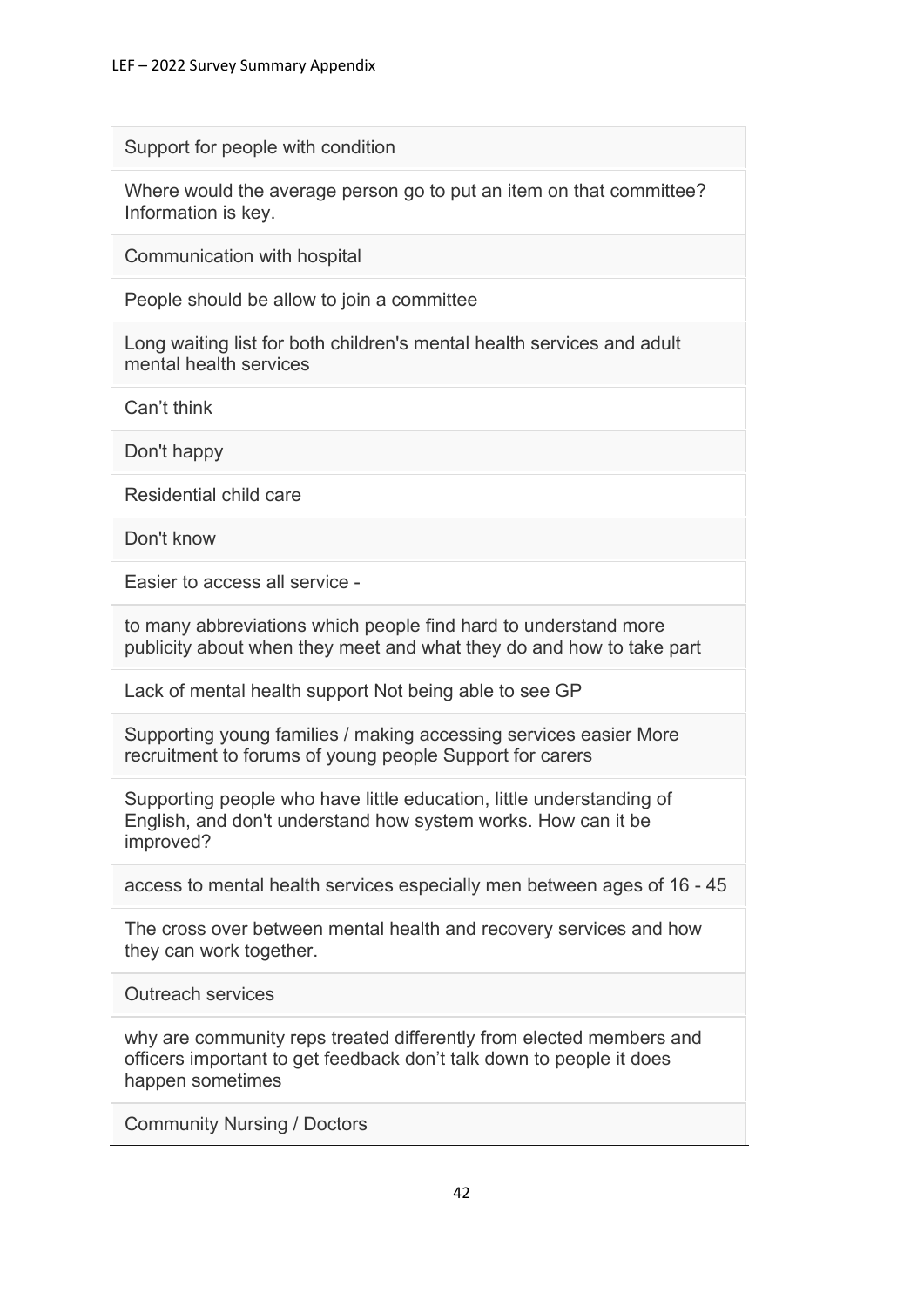Don't treat the community as an add on. The communities are the heart and mind of what the city needs

Mental health and brain injury support

Access to social work services, standards of home care services being delivered.

I think there needs to be a good review of the committee – it's not very user friendly and so few people know it exists and what it is supposed to do.

Less discussion. More action.

Support services for young people leaving care, and for those with drug problems.

Radical look at GP and related services, making them more accessible, flexible and actually there to meet patient need.

No

Perhaps if details of this committee were advertised more, extra folk may wish to attend. Where are details of this committee circulated to?

No

Sorry not sure what HSCP is?

Some of us are new to the area and it'd be nice to see more information about how this all works. I have a very limited knowledge of what this means.

Poorly worded survey, lack of clarity, no option for "not applicable" on some of the questions.

Disband all of these structures that provide jobs with no real outcomes and put more funding into front line service delivery.

Don't know what this is

The visibility of the HSCP and what are they doing about this. Simply not good enough

There should be local groups that should specifically feed into this, form coal face and grass roots, this is the only way you will get the lived experiences and barriers to engagement. Mental health hubs.....not